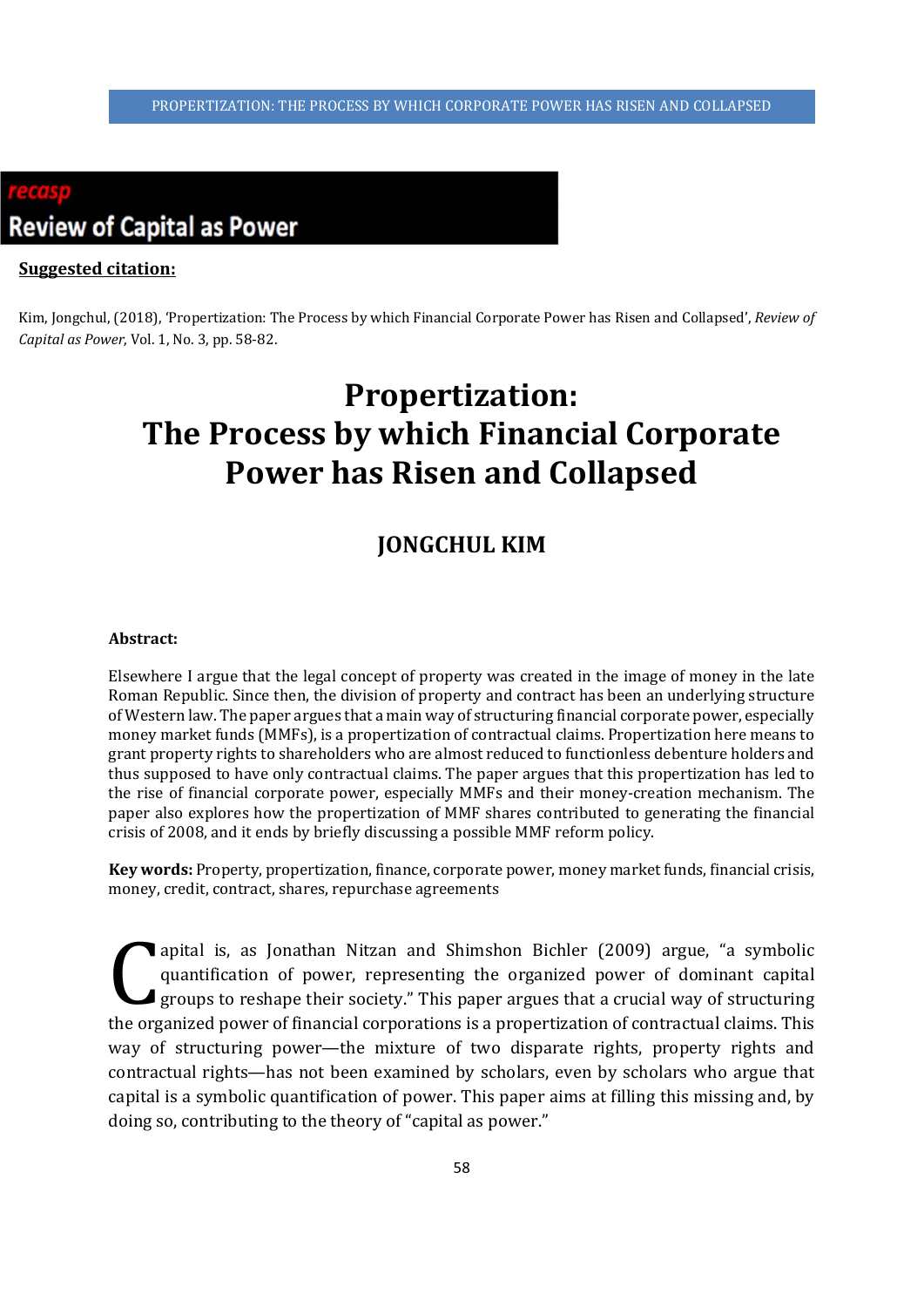Property is a classical notion that social science has used to explain the essence of capitalism. For example, classical writers, such as Karl Marx and Max Weber, argued that the nature of the transition from feudalism to capitalism can be understood as the rise of absolute private property. However, this classical notion disappears in the literature on the global financial crisis of 2008 and on the evolution of financial corporations. This disappearance is unfortunate because it makes the writings of the classical writers no longer relevant to the current crisis and to the current financial corporate power.

Property and finance have been, this paper argues, strongly intertwined. Elsewhere I (Kim 2014b) argues that the concept of property was created in the image of money. This mirroring happened in the late Roman Republic, where the new concept of property was first settled at law and money became a predominant medium for social relations. In modern times, the situation has become the other way around. Modern money is created, as I (Kim 2014b) elsewhere argues, when credit becomes a money-like instrument by mirroring the image of property, that is, when property rights are granted to creditors. I call this granting the propertization of contractual claims. That money-creation mechanism differs from that of previous money economy. Previous money economies could extend the money supply only by mining precious metals or debasing coinage. In modern times, by contrast, by granting creditors property rights, credit can be transformed to money.

Recently, some scholars use the term *propertization* to describe a social phenomenon wherein what is originally not property becomes property. This term is most often used for common natural resources or intellectual abilities such as ideas and knowledge. These resources and abilities are originally not property but should be commonly available to everybody according to the social rules of distribution. But when someone is granted exclusive rights over the use, disposal, and transfer of the resources and abilities, they become property. This is called propertization. The term *propertization* is used in this paper in a similar sense: what is not originally property becomes property. However, its use here has a difference. The propertization of contractual claims does not totally change contracts into property but makes them Janus-faced hybrids of the two legal rights (property and contractual rights) that constantly change their faces to enjoy the benefits and reduce the costs of both rights.

Scholars also use the term *commodification* to describe a social phenomenon wherein what is originally not produced to be sold becomes a commodity. The theory of capital as power also considers the concept of commodification seriously and argue that "without commodification, there can be no capitalization" (Nitzan and Bichler 2009, p. 307). It is true that without market where capitalist power is commodified, there would be no capital. But this commodification is only one aspect of capital: Nitzan and Bichler (2009, p. 18, my italics) still say that "capitalist power is commodified, *structured* and *restructured*." Still it should be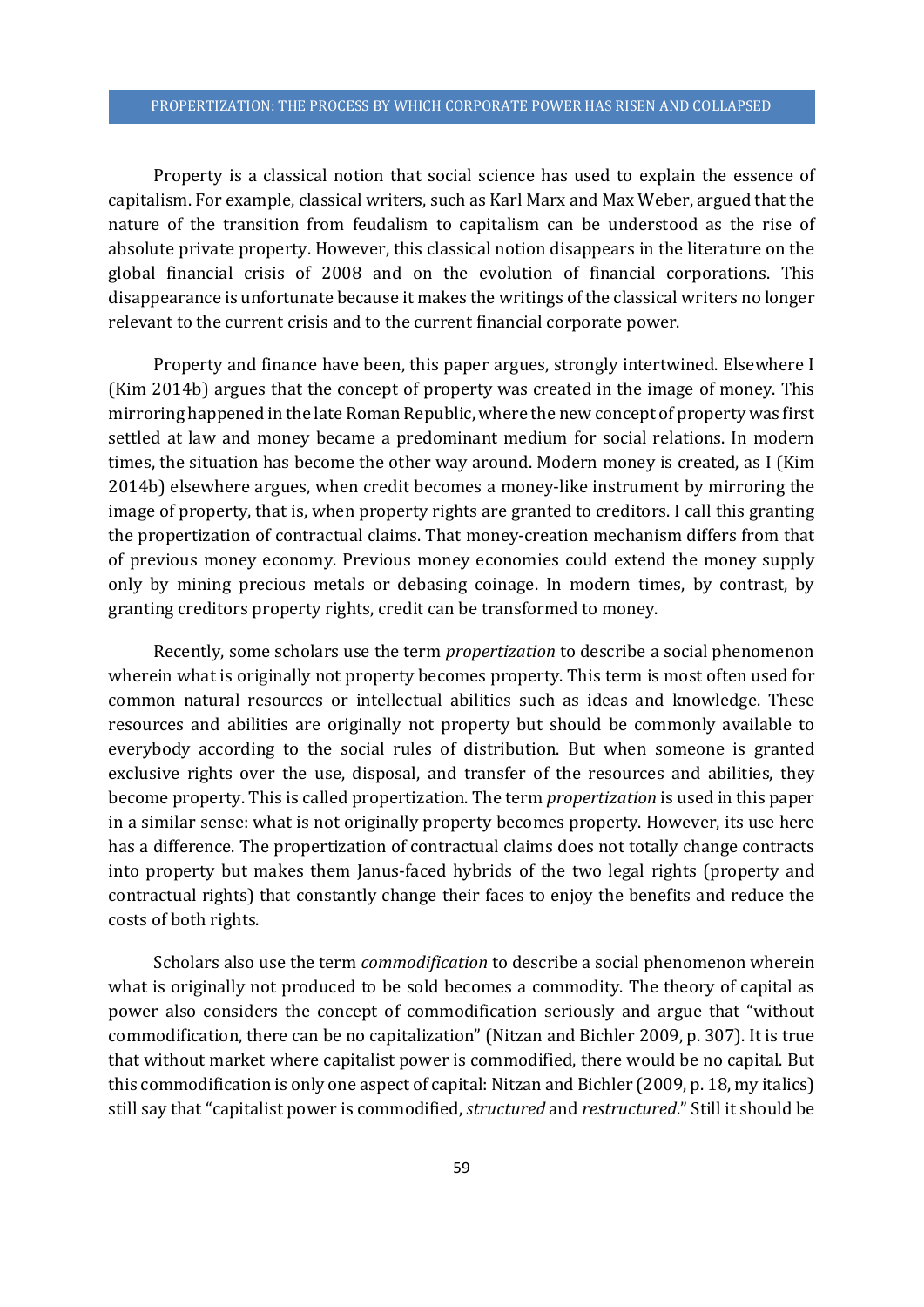explained not only that how capitalist power is commodified but also that how it is structured and restructured. I believe that the concept of propertization contributes to the latter explanation.

I elsewhere (Kim 2011) examined how modern banking and its money-creation mechanism originated in the late seventeenth century in England. To do so, I used the legal term *trusts* instead of *propertization*. But these two terms imply the same process through which creditors are granted property rights, thereby transforming their credit into money. In this paper I extend this previous research of mine to explain how the propertization of contractual claims has contributed to the rising and structuring of corporate power, especially money market funds (hereafter, MMFs) and their money-creation mechanism. Shareholders in the present form of business corporations, including MMFs, are almost reduced to functionless debenture holders with limited responsibility. That is, their rights and responsibilities are those of creditors in their economic substance. Nonetheless, the law grants them the opposite, property rights. This granting is a "propertization." In this paper I extend this concept of propertization into explaining the money-creation mechanism of modern financial instruments including MMF shares and repos (repurchase agreements). The paper also argues that propertization occurred in MMF shares and repos was a key cause of the financial crisis of 2008.

MMFs are a key element of shadow banking, where the financial crisis of 2008 occurred. Shadow banking refers to the bank-like financial activities conducted by unregulated or lightly regulated institutions outside of the traditional banking system. The other two key elements of shadow banking are securitization and repos (Gorton & Metric 2010), which will be explained later. MMFs are open-ended mutual funds that are registered under Rule 2a-7 of the Investment Company Act of 1940 in the United States. MMFs have rarely been discussed in the literature on the 2008 crisis because many scholars have focused too much on securitization and subprime mortgages. However, as a few scholars have correctly noticed, MMFs played a decisive role in creating the crisis (Gorton & Metric 2010) and transmitted it to Western Europe (Baba, Robert, & Ramaswamy 2009).

The intertwined relationship between finance and property makes it possible to rethink the conventional dichotomy of law and finance. The literature on law and finance considers law and finance to influence each other, but it treats them as separate spheres that do not constitute each other's nature. According to this conventional dichotomy, the role of the law is at most to provide a good *regulatory* legal environment to facilitate financial interactions. This conventional view is opposed to the institutionalist perspective, according to which institutions, including the institution of law, constitute the very nature of economic phenomena (Pistor 2013). This paper uses this institutionalist perspective and identifies the current legal structure and decisions that have determined the very nature of shares,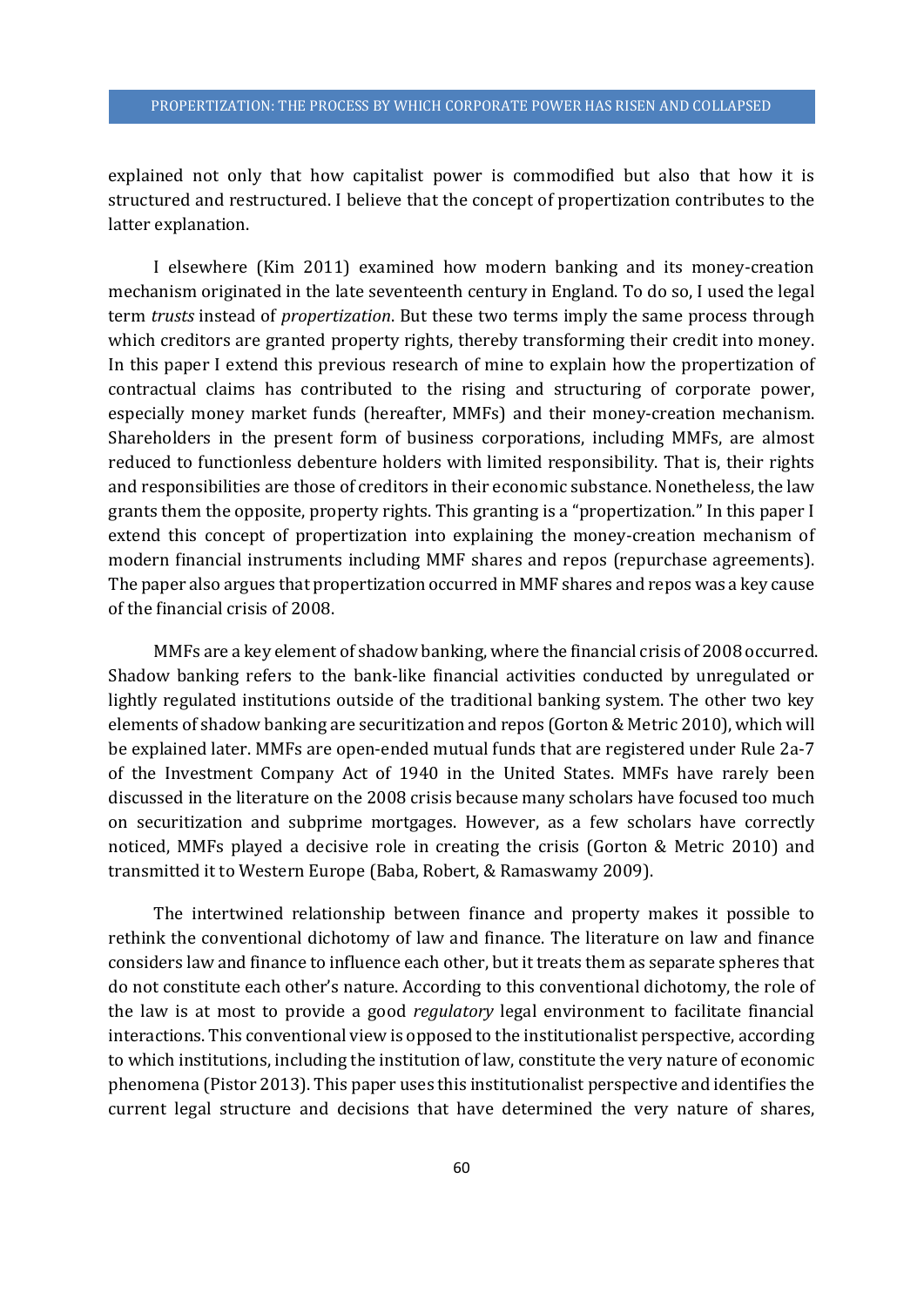including MMF shares. By doing so, it overcomes the conventional dichotomy between law and finance.

Western law has Roman origins and is structured by the Roman legal division of property and contract. The paper explains how this Roman legal structure became the foundation on which the nature of shares, including MMF shares, was established. It argues that MMF shares violate the traditional Roman legal division because the propertization was regarded as illegal from the standpoint of the Roman legal principle. But at the same time, MMF shares grow out of the legal division. If property rights were not devised separately from contractual rights in the late Roman Republic, society could not grant property rights to contractual claims. This argument allows us to approach the issue of financial reform differently from the current discourse on the subject. The current discourse never considers the necessity of reforming (investment) company legislation itself, focusing instead mostly on how to externally regulate the greedy and ill-behaved finance sector by adding more regulatory schemes and governmental intervention. This paper briefly discusses in the conclusion how to reform (investment) company law or the structure of the law itself in order to create a just, stable, and sustainable financial system.

This paper begins by examining how property rights originated in the late Roman Republic and how these rights were considered to be fundamentally different from contractual rights by traditional Roman law. The paper then explores how the law in modern times has come to grant the privileges of property to its opposite, contractual rights, in shares, including MMF shares. Then it discusses how this propertization of MMF shares played a decisive role in creating the financial crisis of 2008. The paper ends by discussing financial reform policy from a legal perspective.

## **Property Rights versus Contractual Rights**

The concept of property has haunted Western law for 2,000 years. Property is legally defined as rights *in rem* (rights in things), in contrast to contracts, which are defined as rights *in personam* (rights in persons). This definition of property as a relation between person and thing has a metaphysical implication. It implies that property rights are natural rights regardless of whether other people have agreed to them, in contrast to contractual rights, which are considered to be created by an agreement between persons. This metaphysical conception of property is, as Orlando Patterson has argued (1982, p. 32), a fiction, because property is, in reality, a relation between ourselves and everyone else. If a person can exert her absolute power over her possessions, she can do so because everyone else refrains from interfering with them and allows her to treat them in any way she likes (Graeber 2011, p. 200).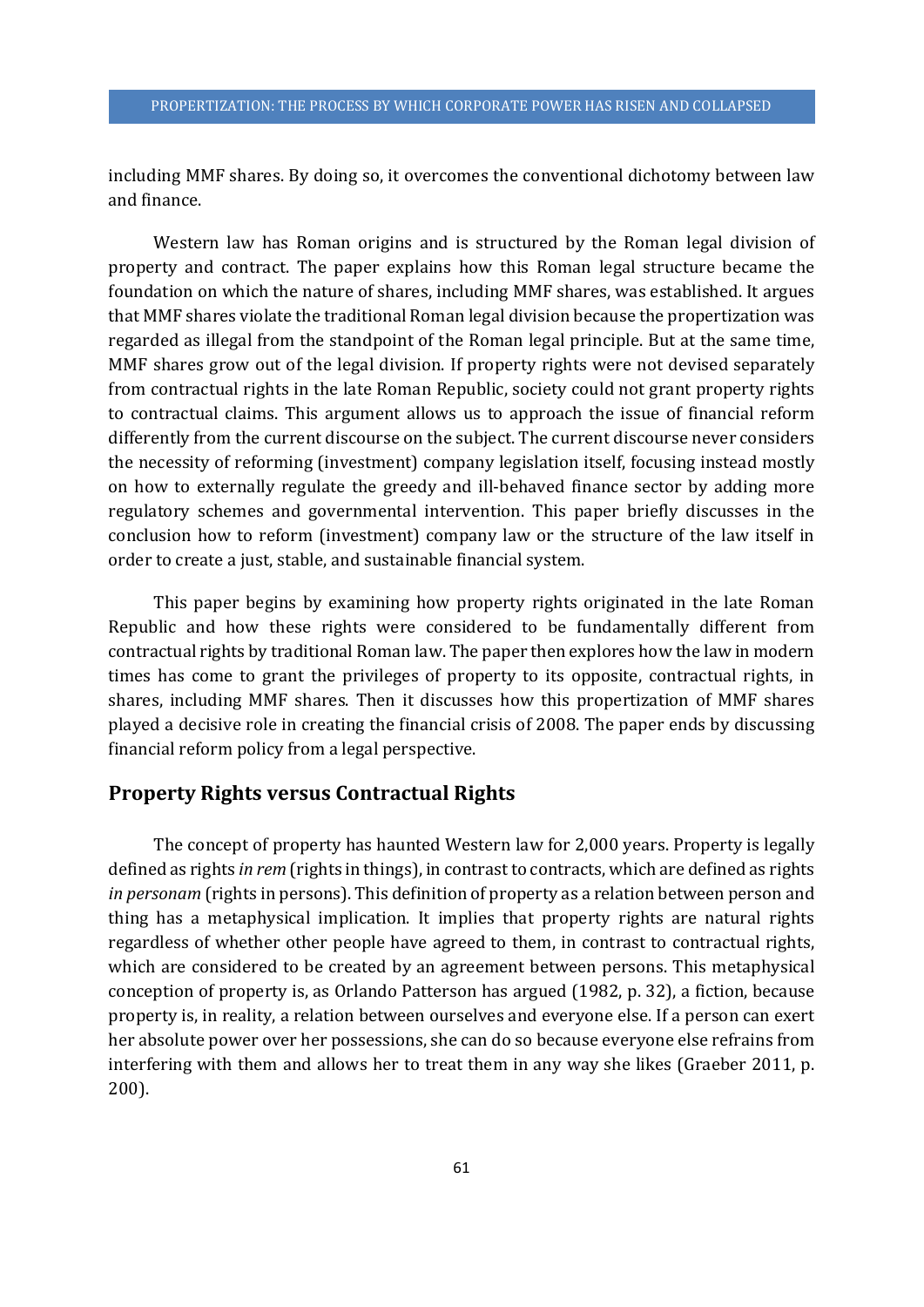This metaphysically fictional concept of property was invented as a legal category for the first time in the late Roman Republic, and before the time the Romans considered property a set of relationships between persons, more or less like rights *in personam* (Patterson 1982, p. 31). The origin of the new conception of rights *in rem* has been rarely discussed by scholars except Patterson (1982). According to Patterson, the Roman needed a new concept of property that allowed them to distinguish slaves from other persons, when slaves became one of the most sources of wealth and objects of property. Thus, the Romans invented a new concept that imitated the relationship between master and slave, where the slave was conceived of as "above all a res (thing), the only human res" (Patterson 1982, p. 32). 

His reasoning sounds correct because the image of rights *in rem* fits well for the image of slaves. As David Graeber (2011, pp. 168-9) describes, the image of slaves is the death of a person, and this death is social one that occurs when a person is forcedly ripped from her context and from all the social relationship that make her a human being. Analogically, rights *in rem* are such a power is to rip out a thing from all social relationship with others and thereby allow an owner to exert absolute power over the thing without agreement with others. For example, if land becomes the object of absolute individual property, it should be ripped from its social relationship. But this is metaphysically impossible because land is hardly owned and cultivated by "an" individual. Land was usually possessed by families rather than individuals, and it was cultivated by many people for generations. Land has often been owned by various people simultaneously. And its rights of use and cultivation are often separated from its legal ownership, and these two rights can belong to different persons. But, land should be ripped from these social context and relationship if land would become an object of property. In fact, this becoming historically entailed violence: the legal enclosure of land in early modern times entailed violence against peasants. This violence seems to be similar to the violence that occurs when a slave is ripped from her social context and relationship. 

I (Kim 2014b) offers another interpretation of the invention of rights *in rem.* I argue that the "thing" in the minds of the Romans was not only slaves but also money. I suggest two reasoning why money is a good candidate for the object from which rights *in rem* are derived. First, by comparing another candidate, land, I explain why money is a more perfect object of *individual* absolute rights. Second, I explain a social context in which money had been essential to the everyday life of Romans. Otherwise, the Romans would not project the image of money onto the new legal concept. In fact, the new idea of property appeared in the late Roman Republic not only when hundreds of thousands of captured slaves were pouring into Italy, but also when plundered precious metals, such as gold, silver, and bronze, were also pouring into Italy. These precious metals plundered by Roman soldiers were coined by the captured slaves and changed the Roman Republic into a genuine money economy. Money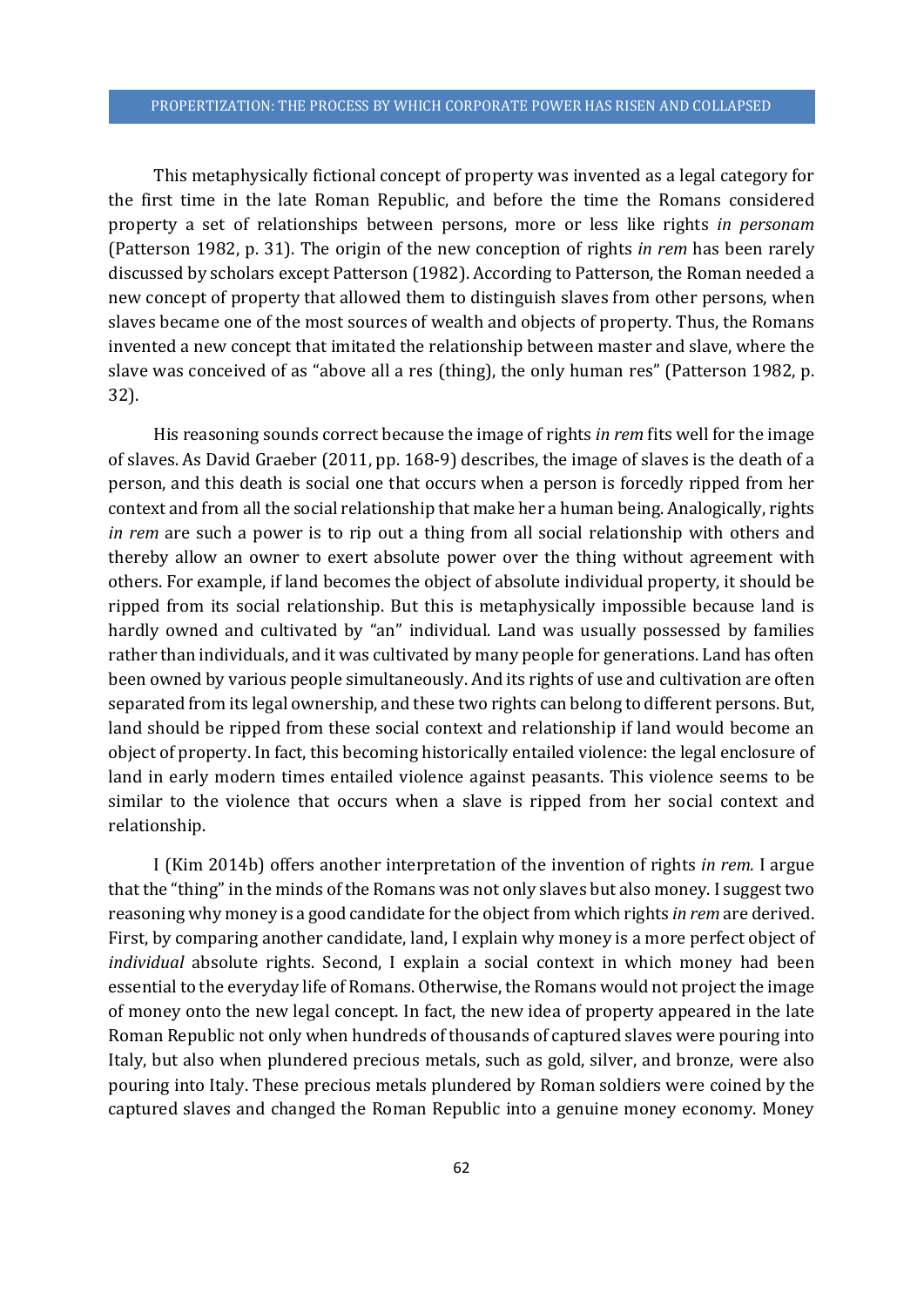was coined in various denominations so that it can be used to buy commodities of various prices. In particular, large quantities of money of small denominations should be coined, so that ordinary people can use it as the main means of procuring products of everyday life. Bronze coinage in the Roman Republic had such a small denomination, and it was coined in extraordinarily large quantities because the army under the Republic was originally paid in bronze (Crawford 1970, p. 47-48). After bronze, silver coinage was introduced, and, by end of the Republic period, gold coinage was being produced regularly. In the late period of the Republic, when the concept of rights *in rem* was created, money of small and big denominations became the dominant medium of social relations.

I (Kim 2014b) then argue that the image the Romans found in coined money was that of the lordship of a king or God. Money can endow its possessor with the ability to cancel any ongoing moral obligations to others—that is, to be totally independent of them. This godlike or king-like image of money seems to have been one reason why Emperor Tiberius declared it "a capital offence to take a coin with the image of Augustus into a brothel or lavatory" (Crawford 1970, p. 47). I argue that this image of a king or god was realized in the new concept of property. Rights *in rem* is absolute power over a thing regardless of whether other people agree or not, and it is the power to ignore any ongoing moral obligations to others that is, to be totally independent of them. This power can only be possessed by a king or god (Graeber 2011, p. 205).

The godlike ability to cancel and finalize any ongoing moral obligations to others is, in fact, realized in money's function of finalizing debt obligations. This finality fundamentally differentiates money from credit. Both money and credit can function as media of exchange and be denominated by the same unit of account. Nonetheless, because of its association with finality, the concept of money is the opposite of the concept of credit. The transfer of a credit instrument creates a creditor-debtor relation in which debt obligation is imposed to the transferor. By contrast, money is anything that is generally acceptable in the *final* settlement of creditor-debtor relations, and by this final settlement the transferor becomes free from debt obligation. Later, this paper examines how this finality, in whose image the concept of property was created, allows propertization to transform credit into money in capitalism. Propertization is the process of granting the image of finality to credit and by doing so of transforming credit into money.

How this function of finality was given to money historically? Graeber (2011) offers an explanation. In primitive communal societies, according to him, there was no idea of coldblooded calculative debt, and thus the modern idea that money can finally settle debt did not exist either. We don't know precisely when and how calculative interest-bearing debts originated, because they predate writing (Graeber 2011, p.  $64$ ). Also, we don't know the precise historical origin of money whose social role is to finally settle such debts. But some anthropologists find those two existed in ancient Mesopotamia, but the way how they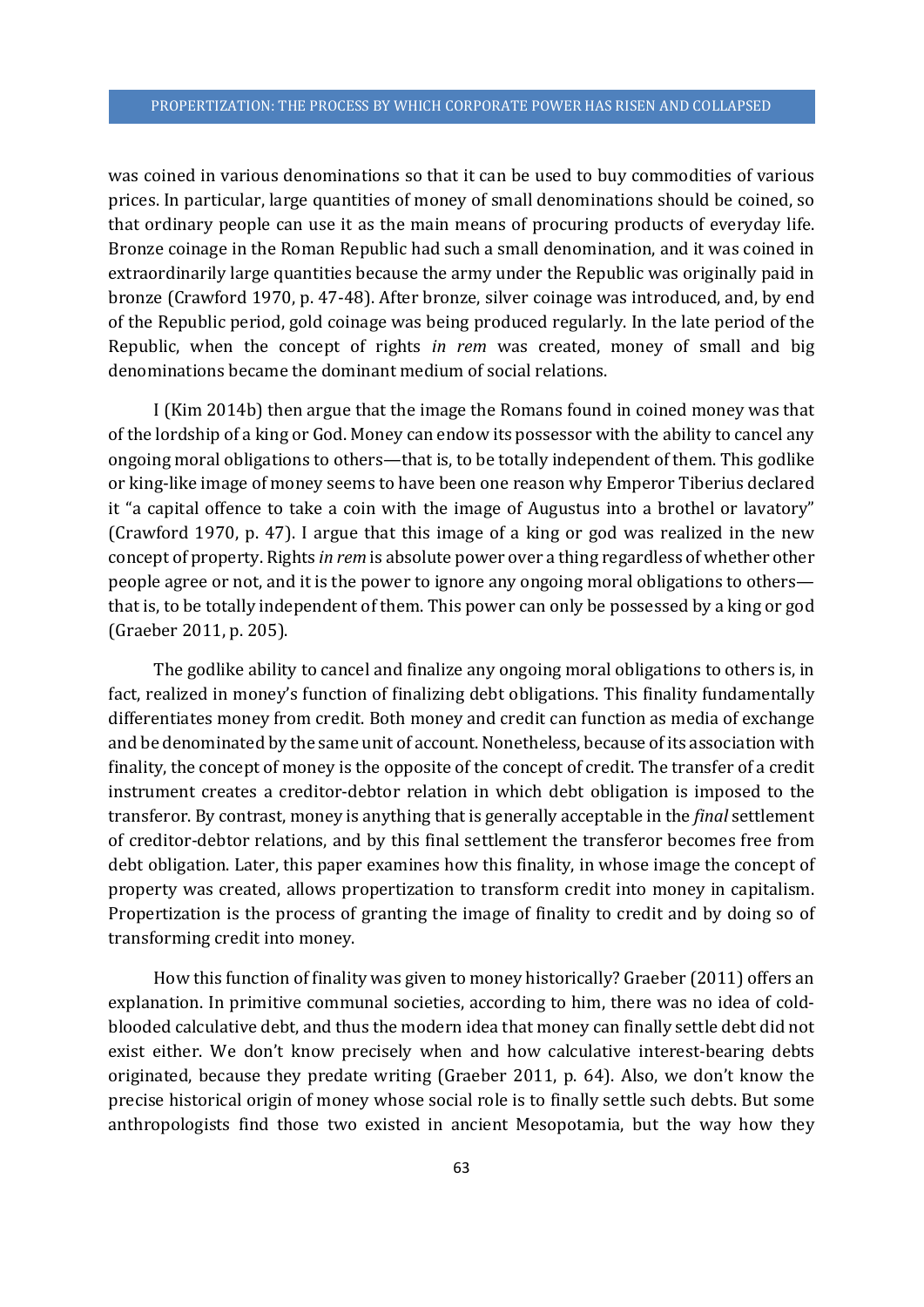worked was quite different from what we find nowadays. Interest-bearing debts in ancient Mesopotamia began in commercial loans but later developed also in consumer loans. Money was usually stockpiled in temples or palaces, and merchants usually used credit instruments, rather than money, for their trade. Commercial loans did not create serious social problems because these loans were productive, that is, because they were invested to trade that would be expected to produce surplus. But consumer loans—usury in the classical sense of the term—often threatened to rip society apart (Graeber 2011, p. 65), because these were unproductive and could not expect to produce surplus. They usually loaned to the peasantry who urgently needed food because of a bad harvest. As consumers loans developed, large proportions of the peasantry fell into debt peonage and lose their land to creditors. The way how the society solved such a debt crisis in consumer loans was "clean slate" by which Sumerian and Babylonian kings periodically announced general amnesties: the debt cancellation of consumer loans and the return of land to the peasantry (Graeber 2011, p. 65).

However, the social role of money changed significantly when coinage was invented around the sixth century B.C. (Graeber 2011). It was invented to solve debt crises that occurred in consumer loans. Roman coinage in ancient Rome was a typical example. Debt crises in Rome took a form of conflict between the aristocracy and the poor. To prevent the debt peonage of poor peasants to aristocrats and to maintain a free peasantry, Roman society chose the military option of distributing loot plundered from other societies. In the earlier, ancient credit economy like ancient Mesopotamia, gold, silver, and bronze had been stockpiled in temples. But now they were plundered by Roman soldiers, minted by slaves captured in war, and distributed to soldiers and the population on a massive scale (Graeber 2011, pp. 228-229). Plundered money could allow population to ease their urgent debt obligation. 

In addition to the general military option of distributing coins, coins were also used directly when a debt crisis occurred. For example, in 33 A.D., when the moneylenders of Rome attempted to call in all debts, debtors were threatened with having to sell off their land in a rapidly falling market. To solve the debt crisis, Emperor Tiberius provided the debtors with an interest-free loan of one hundred million *sestertii* (Crawford 1970, 46). Money was also the direct solution to the debt crisis of the 80s B.C. Debt reform by L. Valerius Flaccus allowed debtors to pay off their debts at a rate of one *as* on the silver *sestertius* (Crawford 1970, 45). A *sestertius* was previously valued at four *asses*. Interestingly, according to historian Michael Crawford, such political interventions did not occur when currency shortages occurred in 63, 49, and 44 B.C. The lack of intervention in these instances implies that coinage was a political measure to solve debt crises rather than an economic measure to encourage commerce. Even though coinage in Rome played an important role as a means of exchange, this economic function was not its primary purpose. It was instead "an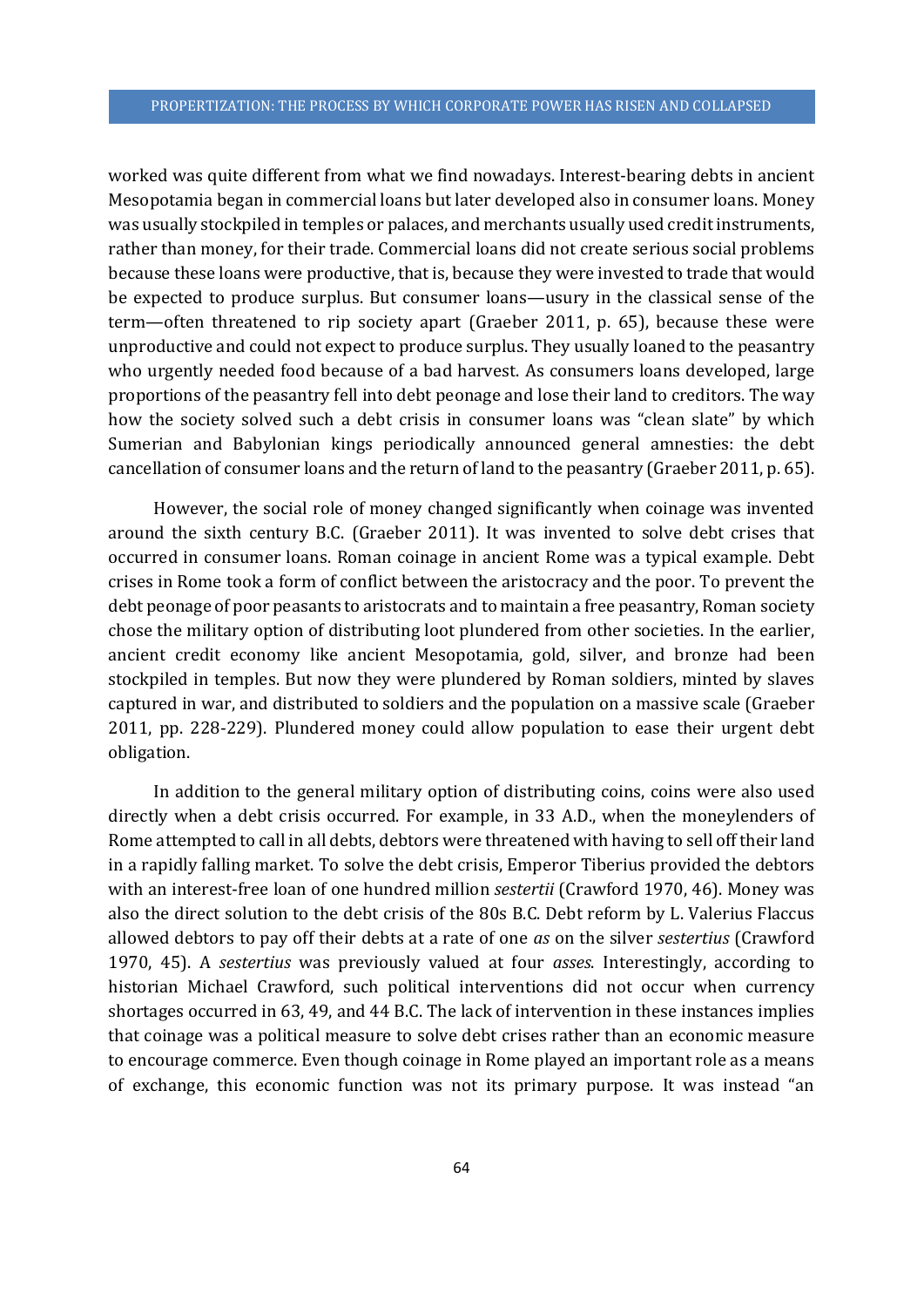accidental consequence of the existence of coinage, not the reason for it" (Crawford 1970, 46). 

In inventing the absolute power of property owners in the image of the finality of money, the traditional Roman law considered property rights to be different from contractual rights. And in the Roman law, property rights and contractual rights cannot be mixed with them. For example, under Roman law, a depositor's rights are considered different from a creditor's rights. The rights of a depositor are, on the one hand, rights *in rem*, and thus a depositor retains legal ownership over the deposited property. A depositary should keep deposits safe, maintain a 100 percent reserve, and honour depositors' requests to *withdraw deposits at any time on demand*, and depositors are charged a safekeeping fee. On the other hand, in a loan transaction the rights of a creditor are rights *in personam*. The creditor cedes legal ownership of property to a debtor *during* a *specified period* and, in exchange, obtains a debt claim that goes against a person. The creditor can oblige the debtor to fulfil an obligation to repay the principal and the interest.

|          | <b>Legal Category</b> |    | Ownership                 | Purpose              | Temporality                 | Reserve    |
|----------|-----------------------|----|---------------------------|----------------------|-----------------------------|------------|
| Deposits | Rights in rem         |    | <b>Not</b><br>transferred | Safekeeping          | Withdraw on<br>demand       | 100%       |
| Loans    | Rights<br>personam    | in | Transferred               | Interest-<br>gaining | Fixed<br>specific<br>period | No reserve |

These two inherently disparate transactions are mixed when depositaries attempt to loan deposited funds for profit while depositors enjoy the rights to withdraw and use deposits at any time on demand. This mixture is the essence of modern commercial banking. This was systematically institutionalized first by London goldsmith-bankers in late seventeenth-century England. This beginning of modern commercial banking has been examined extensively by myself elsewhere (2011). What goldsmith-bankers institutionalized was the propertization of a contract. These goldsmiths made a loan *contract* with their depositors. In this contract, the depositors allowed the goldsmiths to loan deposited funds to third parties in the bankers' name for profit. Here, the goldsmith became debtors, and the depositors became creditors. But at the same time, the contract was propertized because the depositors were still granted property rights to withdraw and use deposits at any time on demand.

In fact, this attempt to propertize contracts was considered embezzlement in the Roman law tradition. In this tradition, an honest depositary of even fungible things, such as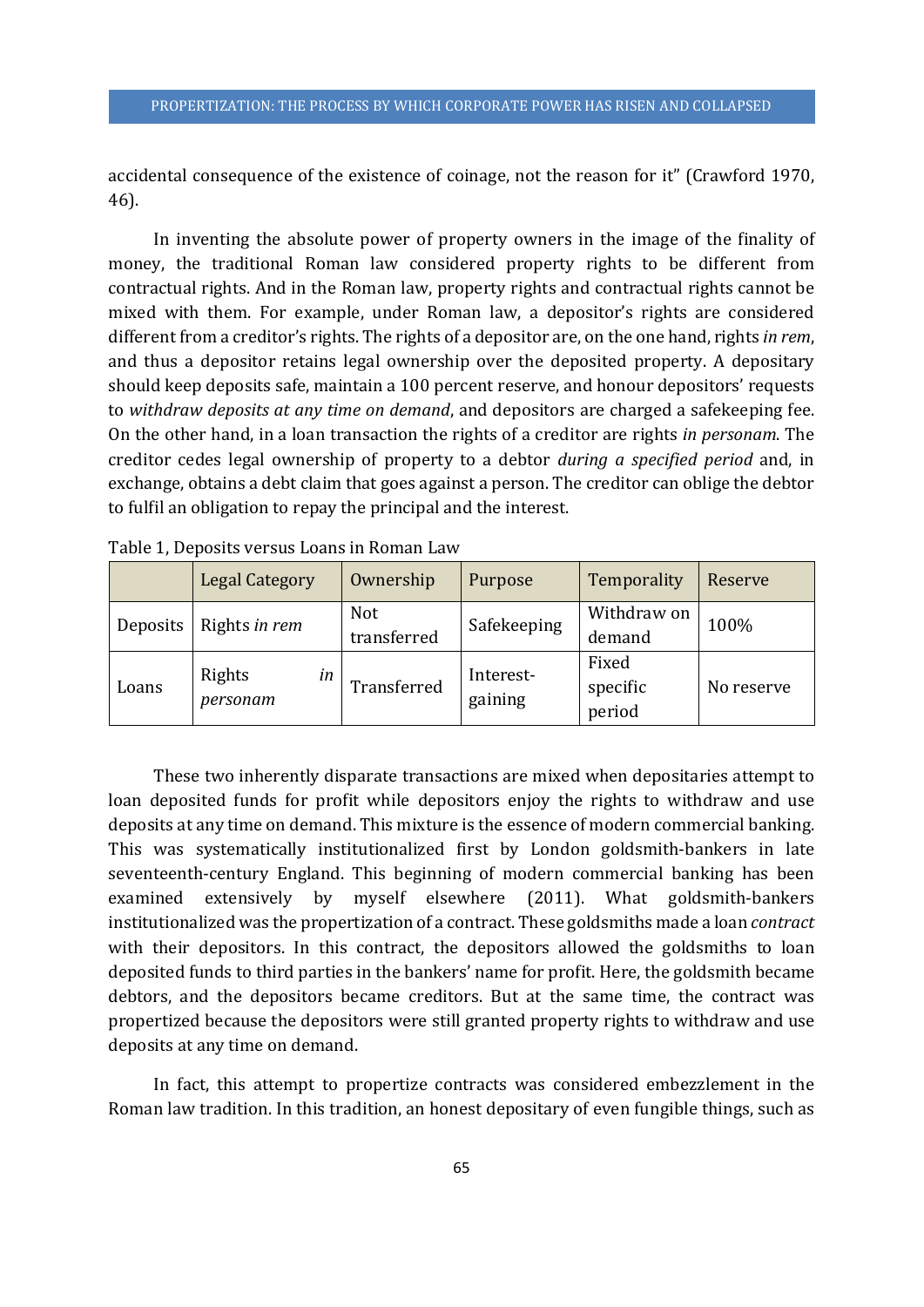money or grain, had to keep one hundred percent tantundem of deposits (Huerta de Soto 2009). In the Middle Ages, private banks in Continent Europe also abused the belief of depositors by loaning deposited funds to other customers. Governments on the Continent established public deposit banks to exact credit for public expenses, especially international wars. But these abuses by private and public deposit banks were frequently the object of public accusation *due to the Roman law heritage* in Continental Europe. In Catalonia in 1360, for example, a banker who had failed to return deposits to depositors was beheaded in accordance with the law (Huerta de Soto 2009, p. 76). And Continental public deposit banks were strictly forbidden to loan deposited funds to private individuals (de Roover 1974, p. 228). 

### **Propertization**

From the modern point of view, the absolute power of property owners under Roman law was still limited due to its strict division of rights *in rem* and rights *in personam*. Shareholders in MMFs likely think that they deserve what they now enjoy—including voting rights at general meetings, redemption rights on demand, and limited liability. But from a historical legal perspective, what they enjoy is an undeserved privilege that other simple creditors or property owners cannot enjoy. By mixing rights *in rem* and rights *in personam* cleverly, the privilege allows shareholders to enjoy the benefits and reduce the costs of both property rights and creditors' rights. I call the process of generating this privilege as propertization of contractual claims.

Let us examine how the privilege was established historically: first, shares in ordinary companies and then MMF shares. This paper argues that this establishment was possible because the law treats shareholders *ambivalently*: it treats shareholders' rights as property rights and at the same time as contractual rights.

On the one hand, the law has treated shareholders as the owners of a company. For example, the law has granted shareholders voting rights at a general meeting to appoint and dismiss directors. And a company is legally bound to work in the best interest of its shareholders. These property rights have been continuously granted even though shareholders no longer carry the duties and responsibilities of traditional owners, that is, even though they are mere creditors in term of duties and responsibilities. But the property rights enjoyed by shareholders are not the traditional sense of property rights because the law no longer treats shareholders as the owners of the *assets* of a company since the British case of *Bligh* v. *Brent* in 1837. Shareholders cannot use the assets, cannot lend them out to others, and cannot use them as collateral. But the law still treats shareholders as the owners of *the company*, though not of its property.<sup>1</sup> Shareholders gives up the immediate controlling

<sup>1</sup> *Her Majesty's Commissioners of Inland Revenue* v. *Laird Group PLC* (2003), UKHL 54 at para 35.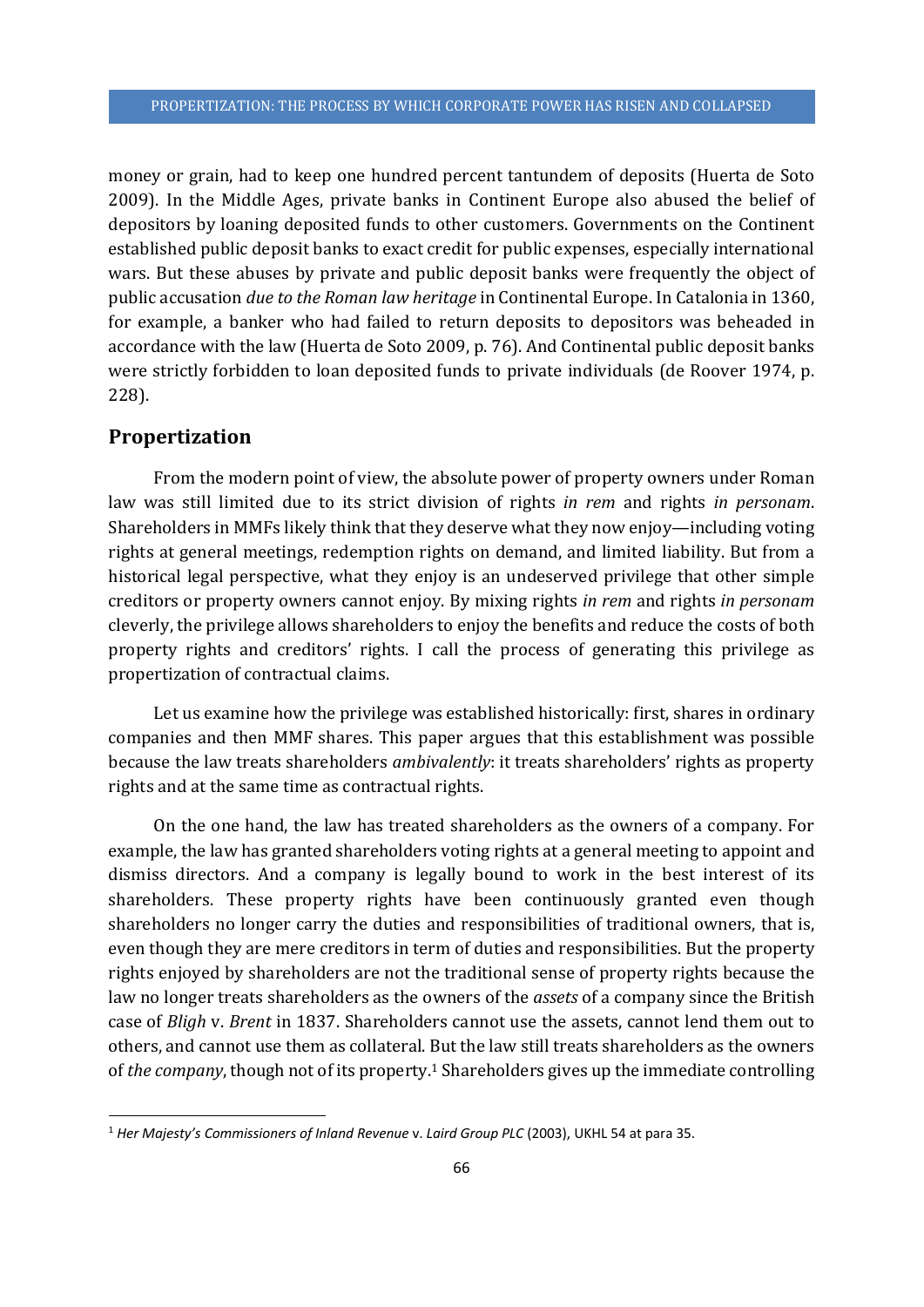rights over the assets but instead exert controlling power at a distance on the company, and this distant controlling power explains, as shall be seen, how shareholders enjoy the privilege that other simple creditors or property owners cannot enjoy.

Some scholars might disagree with my argument that shareholders enjoy property rights. And they might argue that the company cannot be owned because it is not a thing that can be owned. Against this counterargument, I suggest two facts that they should consider. First, property is a tendency to transform what is essentially *not* an object of exclusive possession of an individual or collective person into property. As mentioned, slave and land are essentially not property, but the law of property in Ancient Rome and modern times *forcedly* made them into property. The way of this propertization was, as explained earlier, to make salve and land "rem (thing)" that can be easily removed from their social relations with their family and community. A corporation is essentially not a property because it is a group of persons. Persons cannot be owned by other persons. If so, a corporation—a group of persons—would be treated like slaves. It is what happens in modern times. It is treated as property. 

How to substantially put a corporation under the possessive power of dominant shareholders depends on the concrete methods of corporate governance as well as on political and legal environment. The current corporate governance mechanism in the U.S. seems to allow the largest shareholder to substantially put a corporation under her/his possessive power. This substantial power can be noticed if we compare corporate governance with political governance. Different from the politician representation of "one person, one vote" rule, corporate governance is based on the representation of "one share, one vote" rule. This rule allows the rich largest shareholder to be able to earn a substantial amount of voting rights enough to monopolistically controlling a corporation. And different from the political representation of the U.S. that does not allow people to recall the members of the House of representative, the dominant shareholder has rights not only to elect a board of directors but also dismiss them. These differences would contribute to the fact that the dismissal rate of corporate CEOs has been much higher than that of the members of the House. In the U.S., almost no members of the House are removed from office involuntarily, and the House re-election rates are between 87 and 98 percent between 1950 and 2016 (Murse 2018). By contrast, "CEOs are as likely to leave prematurely as to retire normally" around 2005 in the US (Boaz 2006). The high re-election rates of the House members do not imply that the members the House have performed so much better than the CEOs of business corporation. Rather, the largest shareholder's right to dismiss CEOs is effective, while voters' right to dismiss the House members is not. Shareholders' controlling right of a corporation is more substantial than voters' right to control their political representatives.

The substantial property rights of the largest shareholder depend also on political and legal environment. Before the 1970s, managerialism predominated, and political and legal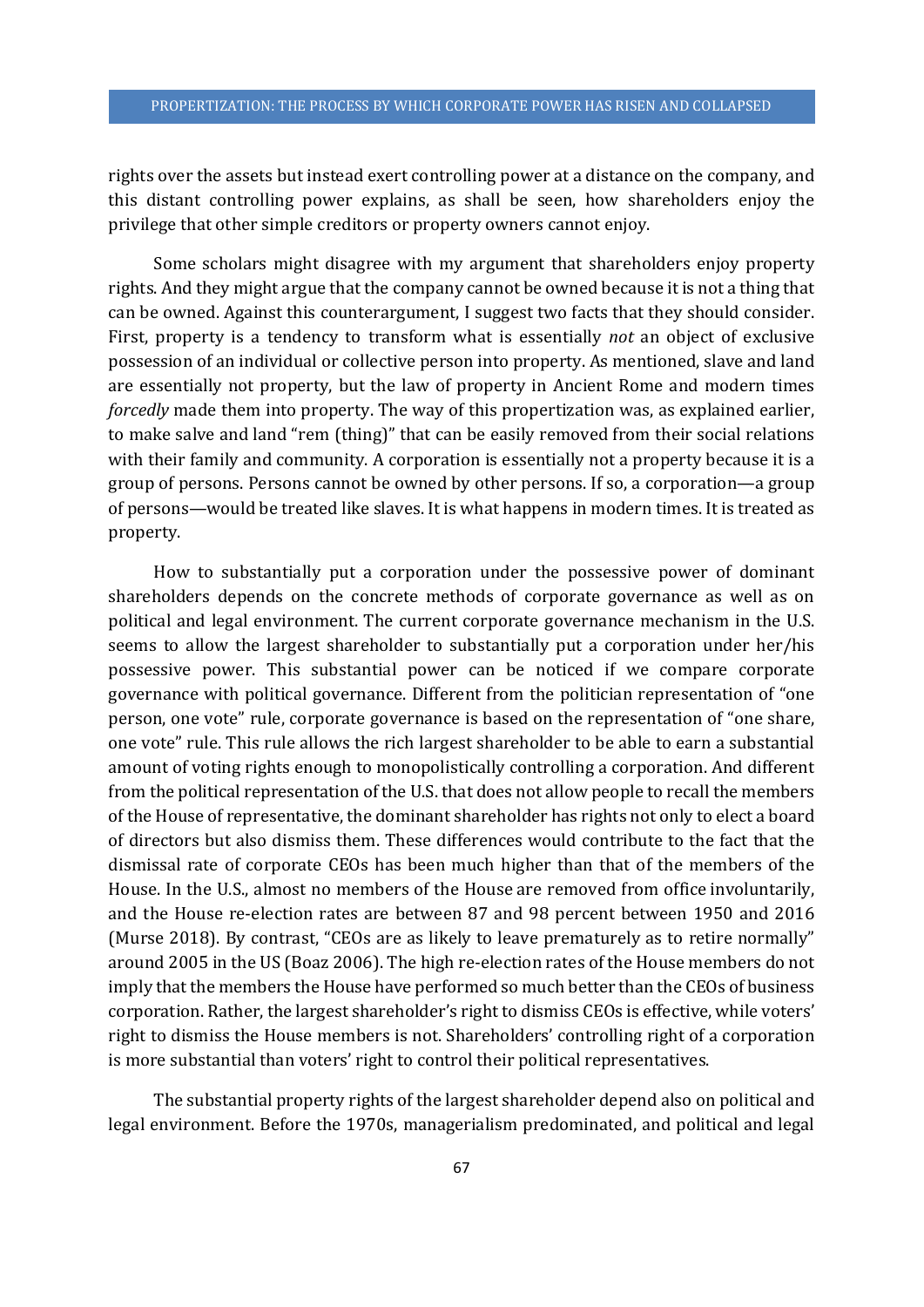environment emphasized the social roles of the professional managers of corporations in achieving full employment and welfare policy. In this political environment, the power of the largest shareholder was relatively inferior to the professional managers. And legal decisions made in courts was also favourable to the managers than to the largest shareholder. But after the time when Neo-liberalism become predominant in the late 1970s, political and legal environment become more favourable to shareholders than to professional managers. This period is called era of shareholder primacy in which the power of the largest shareholder to control a corporation became substantial. To sum up, we can say that the largest shareholder who has a substantial amount of voting rights enough to monopolistically controlling a corporation has property rights on the corporation. The corporation is essentially not property but made into it.

On the other hand, the law has increasingly treated them as creditors. For example, since *Bligh* v. *Brent*, the law has considered the legal and equitable ownership of capital to be completely transferred to the company from shareholders. This legal decision implied that shareholders were no longer the owners of the property of the company. And via the 1855-62 Companies Acts the law granted them limited liability. Here, the legal status of shareholders became like that of creditors, who lose only their loaned money when a debtor goes bankrupt. This creditor's right—limited liability—was granted to shareholders, according to Ireland (2010), not because of the demands of advanced technology and economic efficiency, but because of a political demand to accommodate and protect the interest of rentier investors. Ireland argues that the Industrial Revolution in the United Kingdom at that time did not need limited liability because manufacturing was predominantly carried out by ordinary partnership (Ireland 2010, p. 839).

This dual treatment of the individual members of a corporation not only as its owners but also as its creditors is a strange formation because creditors have usually been the outsiders of a group. Members are insiders, and as long as they are the member-owners of a group, their responsibilities and liabilities are unlimited, as with partnerships. Partners in a partnership were differentiated from creditors under Roman law. A partner is, as seen in Table 2, an *insider* and a member-owner who shares assets, duties, responsibilities, and risks with other partners. Unlike a creditor, a partner did not transfer the ownership of his money to other partners. By contrast, a creditor is an *outsider* who has limited liability when a debtor goes bankrupt and who has no responsibility for the debtor's wrongful behaviour. This differentiation of partnerships and loans was inherited by canon law in medieval Europe and was received into civil law and English partnership law (Ireland 1999, pp. 35– 36). English partnership law "presumed that each partner was an active trader in a joint concern [with] full power to act as agent of his fellow partners" (Lobban 1996, pp. 397, 399).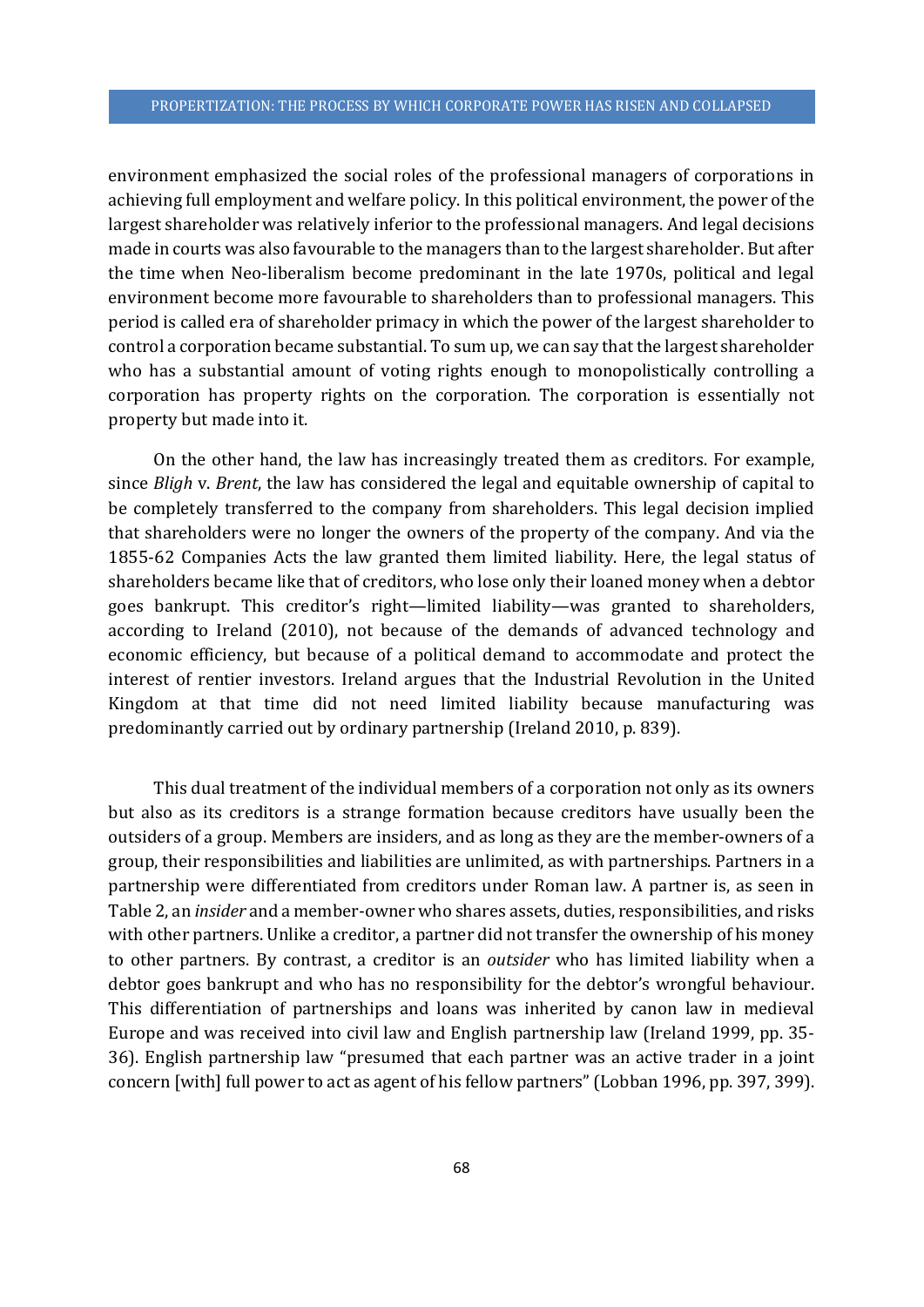#### PROPERTIZATION: THE PROCESS BY WHICH CORPORATE POWER HAS RISEN AND COLLAPSED

|             | Legal Category           | Ownership                 | duties,<br>Assets,<br>responsibilities | Liability |
|-------------|--------------------------|---------------------------|----------------------------------------|-----------|
| Partnership | Rights in rem            | <b>Not</b><br>transferred | Shared                                 | Unlimited |
| Loans       | Rights<br>in<br>personam | Transferred               | Not shared                             | Limited   |

Table 2. Partnership versus Loans in Roman Law

The law's ambivalent treatment of shareholders is reflected in the ambivalent legal definition of shares. The most popular definition was provided by Farwell *J* in *Borland's Trustee* v. *Steel Bros & Co Ltd* in 1901: 

> A share is the interest of a shareholder in the company measured by a sum of money, for the purpose of liability in the first place, and of interest in the second, but also consisting of a series of mutual covenants entered into by all the shareholders *inter* se in accordance with [s14 of the Companies Act 1985]. The contract contained in the articles of association is one of the original incidents of the share. A share is ... an interest measured by a sum of money and made up of various rights contained in the contract, including the right to a sum of money of a more or less amount.<sup>2</sup>

This definition is ambivalent because it contains two distinct rights together: creditors' rights and property rights. The words "the purpose of liability" imply creditors' rights, but the words "interest in the company" imply property rights. In spite of this ambivalence, this definition emphasizes contractual rights. Against this emphasis, other legal theorists and courts have emphasized property rights. For example, legal theorist L.C.B. Gower explains that the above definition is trying "to equate shares with right under a contract.... [But] a share is something far more than mere contractual rights *in personam*.... [T]he share itself is an object of dominion, i.e. of rights in rem" (Davies 1997, p. 144). And recently, in *Her Majesty's Commissioners of Inland Revenue* v. *Laird Group PLC* in 2003, Lord Millet emphasized the property rights of shares:

> It is customary to describe [a share] as "bundle of rights and liabilities," and this is probably the nearest that one can get to its character, provided that it is appreciated that it is more than a bundle of contractual rights.... These rights,

<sup>&</sup>lt;sup>2</sup> [1901] I Ch 279, 288.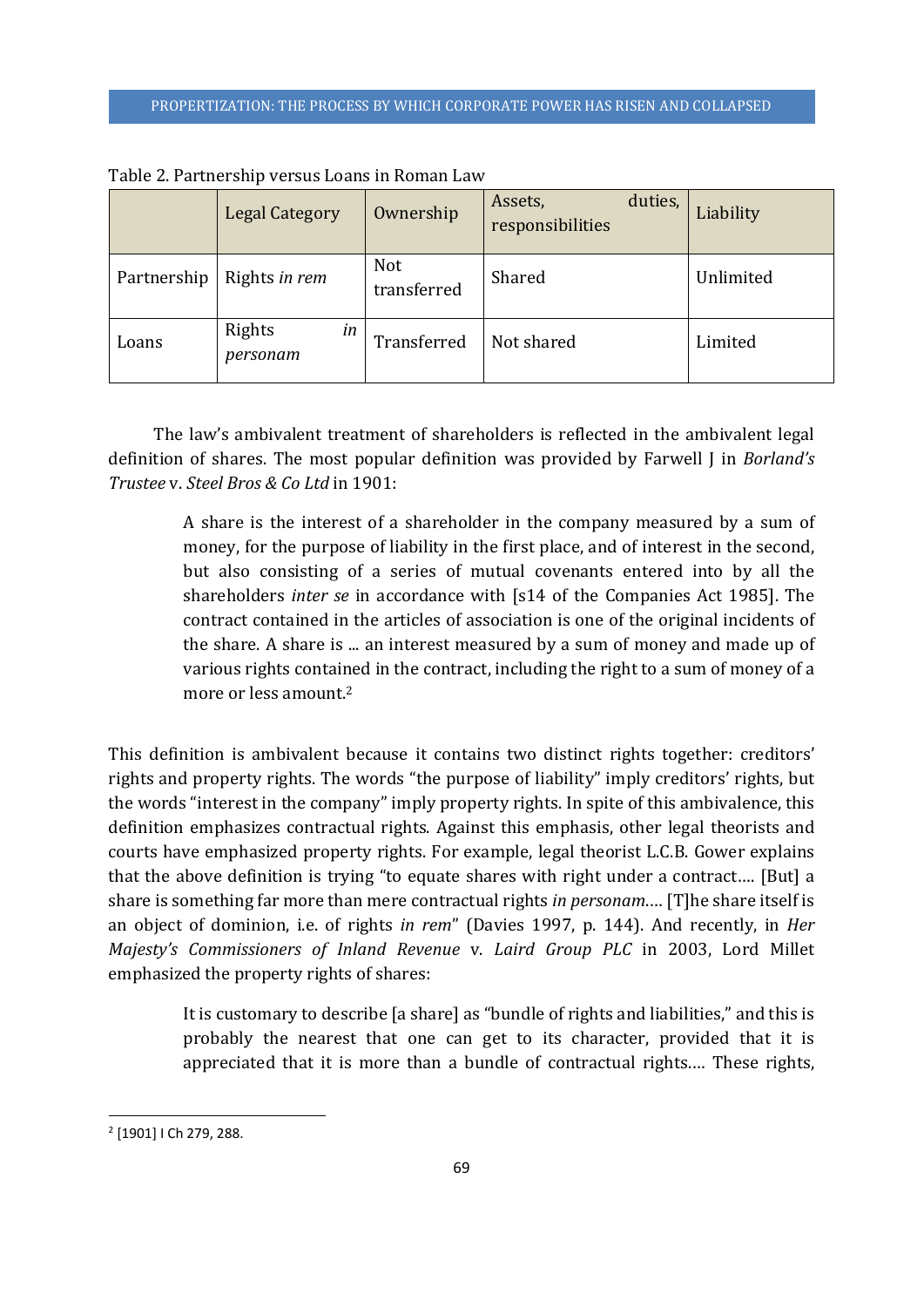however, are not purely personal rights. They confer proprietary rights in the company though not in its property. $3$ 

This trend of containing the two rights simultaneously in shares but emphasizing one of the two demonstrates the ambivalence of legal theorists towards shares.

The struggle to fit shares into an existing legal category is bound to fail because the law has granted shares what it is unable to conceptualize. The legal categories available to legal theorists and courts are only the two categories—property (rights *in rem*) and contract (rights *in personam*)—but they are too distinct to allow a middle ground between them. In spite of the exclusivity of the two rights, the law has historically granted shares both rights.

This situation that has been applied to ordinary shares also applies to MMF shares. The US Investment Company Act grants MMF shareholders, like ordinary shareholders, both creditors' rights, such as limited liability, and property rights, such as voting rights to elect directors, approve changes to fundamental policies with respect to key investment activities, and approve management contracts (Kaplowitz 2014).

MMF shares differ from ordinary shares largely in three respects. First, the ability of MMFs to buy other MMFs' shares is legally limited. For example, it is illegal for an MMF to acquire more than 3 percent of the outstanding shares of another MMF (Kaplowitz 2014, p. 121). Here, large shareholders' power to control other MMFs is legally limited. Second, unlike ordinary shareholders, MMF shareholders redeem their shares on demand on the same day, by writing checks. In 1977, Merrill Lynch for the first time introduced "cash management accounts" from which their shareholders could write checks (FCIC 2011, p. 30). Lastly, unlike ordinary shareholders, MMF shareholders are promised that a share maintains a net asset value of \$1.

The last two aspects make MMF shares an even more contradictory combination of rights *in* rem and rights *in* personam, because they cause the ownership of the money invested in MMFs to be both *transferred* and *not transferred* from shareholders to the fund. On the one hand, ownership is not transferred: because MMF shareholders can withdraw the funds invested in the pool of MMFs at any time on demand by writing checks, they practically retain the present availability and ownership of the funds. A portion of the pool remains as the property of a shareholder, and because the ownership is *not transferred* to MMFs from the shareholders, the shareholders enjoy rights *in rem*, and the relationship between the shareholders and the funds is an owner-representative relationship. On the other hand, the ownership is transferred: MMFs lend the funds at their own discretion and in their own names, attaining and retaining the ownership title of the loans. Thus, the ownership of the

 $3$  UKHL 54 at para 35.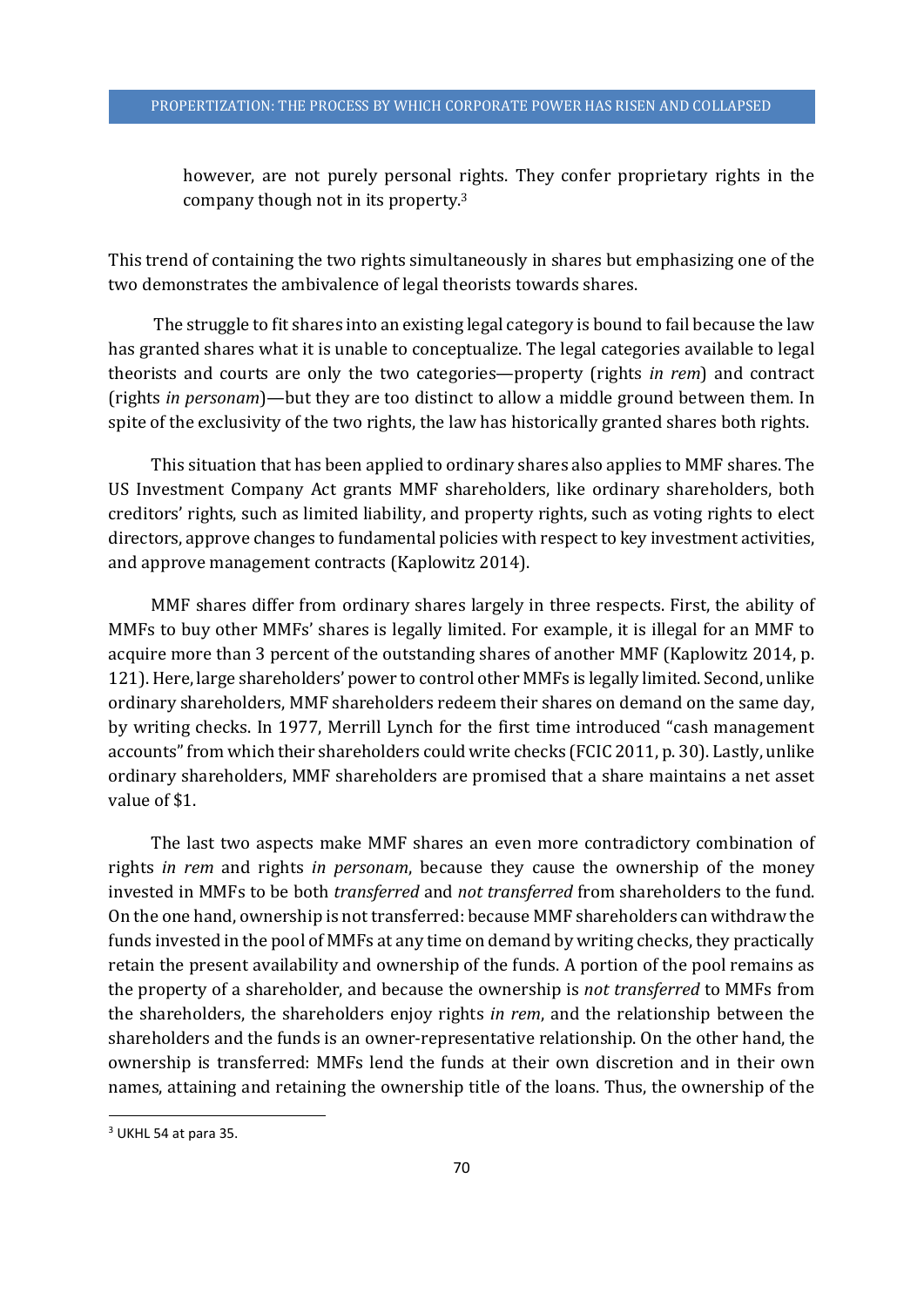#### PROPERTIZATION: THE PROCESS BY WHICH CORPORATE POWER HAS RISEN AND COLLAPSED

funds is *transferred* from MMF shareholders to MMFs because a person can lend property in his or her name only when he or she has ownership of it. As long as the ownership is transferred, the rights of MMF shareholders are rights *in personam*, and the relationship between the shareholders and MMFs is a creditor-debtor relationship. How can the ownership of a thing be *transferred* and *not transferred* simultaneously? This situation is selfcontradictory, and this self-contradiction occurs because of propertization, that is, because shareholders who are mere creditors are granted rights *in rem*, the rights to use and withdraw funds at any time by writing checks.

In MMF shares, two disparate purposes coexist—interest gaining, which characterizes a loan transaction, and the right to redeem an investment on demand, which characterizes a deposit transaction. Since the late Middle Ages, one justification for charging interest on a loan has been what economics today calls opportunity cost. Interest is considered compensation for the giving-up of the present availability and ownership of funds for a specific period. However, MMF shares do not entail an opportunity cost because they are paid at any time on demand. In spite of this lack of opportunity cost, gaining interest is one of the purposes of MMFs. This coexistence is the hybrid between rights *in rem* and rights *in personam*. 

This propertized hybridity is the money-creation mechanism of modern finance. It creates a double-ownership structure in which two exclusive owners—shareholders and MMFs—enjoy the present availability of the same amount of funds. This double-ownership is a creation of an additional ownership title on one and the same amount of money. This double ownership differs from fragmented or shared ownership. While in fragmented ownership each owner has exclusive ownership of only part of the property, in double ownership each owner has exclusive ownership of the whole property. While in shared ownership each owner cannot use or sell a shared property without the consent of other owners, in double ownership each owner has the free right to use and sell the property without the consent of the other owners.

To sum up, the hybridity of shareholders' rights aims to enhance the absolute ownership of property—rights in rem. To express this situation in Hegelian style, shareholders enhance their property rights far beyond the limit of traditional property rights by appropriating their opposite, creditors' rights, as their element. In other words, the enhancement grows out of the pure individualism of rights *in rem* but utilizes its opposite: rights *in personam* and collectivism (the legal personality of a company).

If this situation is described the other way around, the enhancement can be called propertization. As mentioned before, shareholders, including MMF shareholders, are almost reduced to creditors in their economic substance. Following this trend, *Bligh* v. *Brent* regarded shareholders as creditors who completely transfer the legal and equitable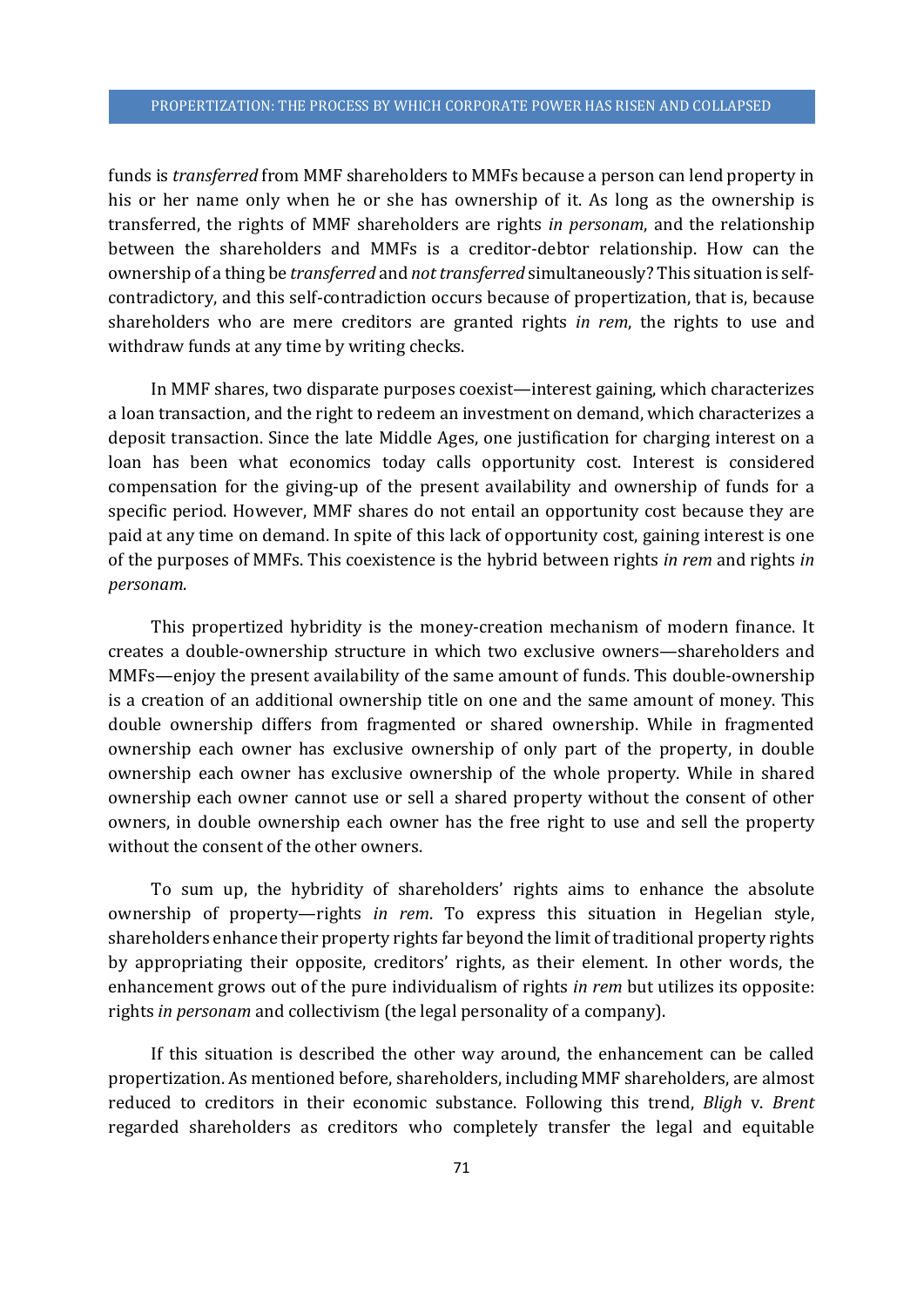ownership of capital to the company, and the 1855-62 Companies Acts granted shareholders limited liability. Because the law began to treat shareholders as creditors, it should have stopped granting them the opposite—property rights—if it had wanted to maintain consistency in the legal principle that separates the two legal categories—property and contract. But the law has given up its consistency by continuing to grant property rights as well. In the case of MMFs, shareholders still enjoy the ability to finalize their creditor-debtor contracts freely at any time on demand by writing checks. This propertization creates a double-ownership scheme, a money-creation mechanism. Here, propertization grants the privileged finality of money, in whose image the concept of property was created, to creditordebtor contracts, and by doing so it transforms credit into money.

This propertization is a key cause of the emergence of big institutional debtors. By offering shareholders the two disparate benefits together—interest gathering and redemption rights on demand—MMFs can collect huge amounts of capital. Because most of the time their creditors—shareholders—would not all withdraw their money simultaneously, a portion of the debts remains in the hands of MMFs and is transformed into permanent capital that MMFs do not need to repay and can use for their own gain most of the time.

MMF assets have grown rapidly, from less than \$2 billion in 1974 to \$11 billion in 1978, to \$76 billion in 1980, to \$1 trillion in 1997, and to nearly \$4 trillion in 2009 (Fink 2014, p. 87). This rapid growth has been possible because MMFs have offered both the *demand*deposit services of safekeeping *and* high interest to the large amounts of funds, often in billions of dollars, of institutional investors such as asset managers and global corporations. Commercial banks could not match these interest rates because an interest ceiling had been imposed on their demand-deposits by Regulation Q from 1933 until 2011 (Fink 2014, p. 86).

## **Propertization & the Crisis**

Before discussing how the propertization of MMF shares played a decisive role in the crisis, we need to understand the mechanism of "off-balance-sheet financing," where the financial crisis of 2008 occurred.

This financing, which has been popular for the last few decades, began when the supply side of the financing, commercial banks, no longer held their assets, which generate a stream of income over the long term, on their balance sheets. These assets include mortgage loans, credit-card loans, and automobile loans that the banks offer to their customers. The banks transfer the portfolios of these loans to a trust company (a special-purpose conduit), and the trust company slices the pool of debts into different tranches, which it then sells to investors. These products are called asset-backed securities (ABSs) and collateralized debt obligations (CDOs). To raise funds to buy these products, those conduits sell short-term asset-backed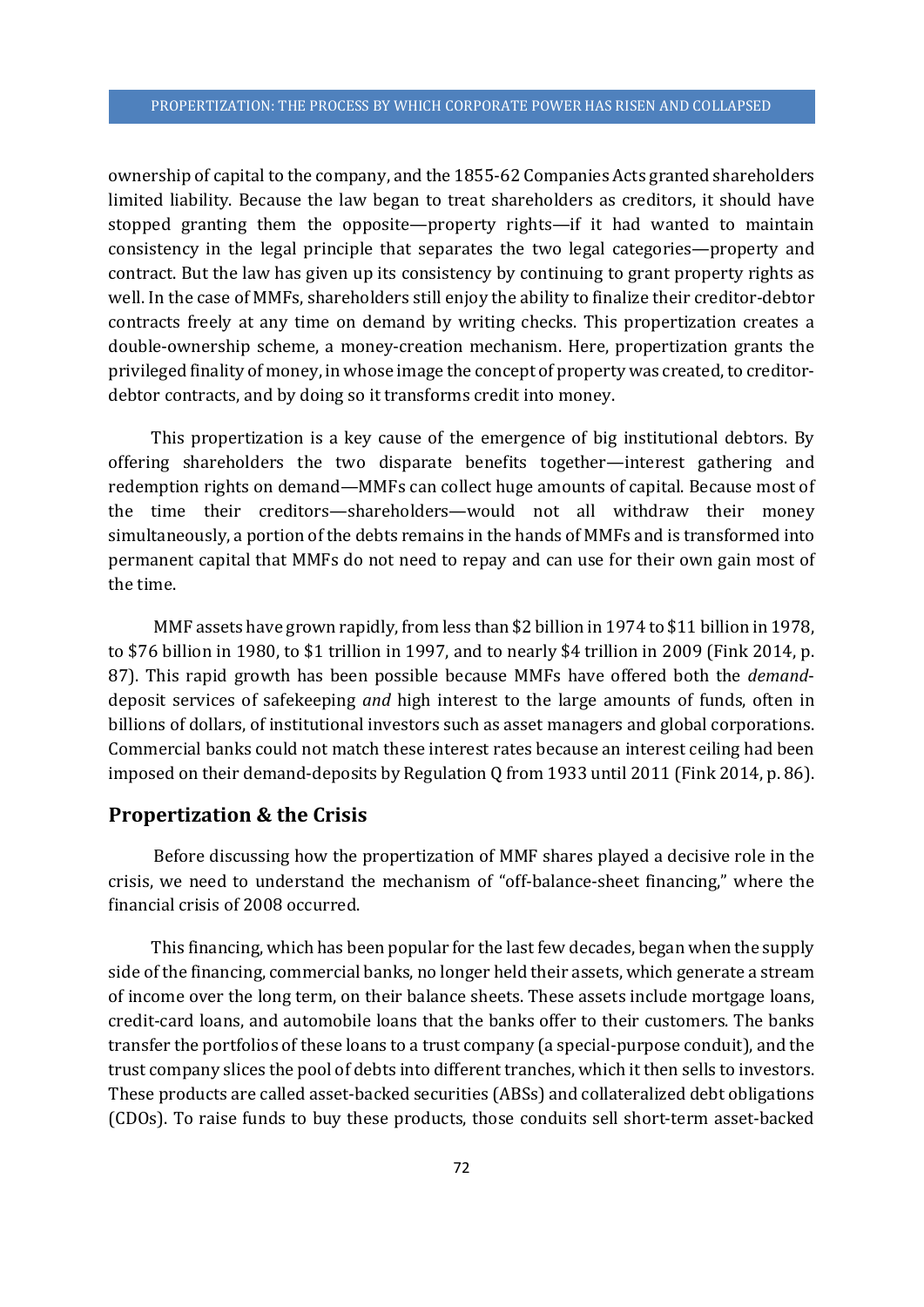commercial papers (ABCPs). These safe ABCPs are ensured a AAA rating and sold primarily to MMFs. The sale of these products is usually brokered by broker-dealers such as Merrill Lynch and Morgan Stanley. This off-balance-sheet financing has become so popular in part because of the banks' need to avoid the capital-regulation requirement imposed by the Basel I Accord (Brunnermeier, 2009, pp. 80-81). However, the main reason for its popularity is the high demand for securitized products from investment banking, especially from MMFs for safe, high-quality assets to invest in (FCIC 2011, p. 30).

Before the  $2008$  crisis, as I (2014a) argues elsewhere, off-balance-sheet financing looked safe from standpoint of investors. For example, large banks typically promised to provide credit guarantees to their conduits if the conduits faced a default. And the CDOs sold to the demand side of off-balance-sheet financing were mainly the safest tranches, and the toxic waste—the most junior tranche of subprime mortgage loans—was often held by the issuing bank and was thus rarely injected into the off-balance-sheet financing. But investors created a run on MMMFs, and these funds suddenly created a run on the repo market. The reason for these runs cannot be explained entirely by the sub-prime mortgage crisis because "prospective subprime losses were clearly not large enough on their own to account for the magnitude of the crisis," as Ben Bernanke claimed (quoted in FCIC, 2011, p 27)

MMFs are the demand side of the off-balance-sheet financing. The crisis of 2008 began within the *demand* side of the off-balance-sheet financing, when investors, especially institutional investors, created a run on MMFs (Brunnermeier 2009; Gorton and Metrick 2010). Unlike other mutual funds, MMFs are exempted by the Security and Exchange Commission's (SEC) "Rule 2a-7" from mark-to-market, so that MMFs do not adjust their prices per share to reflect the daily market value of their assets. Thus, MMFs can claim that their assets are always worth 100 cents on the dollar, even when they are not. MMFs are also open ended, making it possible for their retail investors to redeem their shares on demand on the same day. Together with the open-endedness of the shares, by promising to maintain a net asset value of \$1 per share, MMFs falsely lead their shareholders to believe that what they have kept in MMFs is *cash*.<sup>4</sup> However, in reality the cash that MMF shareholders invest in MMFs is loaned to third parties in the name of MMFs. When the shareholders suddenly realize that their belief is wrong and that MMFs' loan to their parties might be in trouble, they create a run on MMFs. On September 16, 2008, when the Reserve Primary Fund—a large MMF with \$65 billion in assets—announced that its shares were worth only 97 cents, it faced about \$39.6 billion in redemption requests. This event triggered bank runs on other MMFs and resulted in the withdrawal of about \$172 billion in a week (Kacperczyk & Schnabl

 $4$  In the UK, this false belief is written into the law. English law regards money market deposits as 'cash,' differentiated from financial instruments that include shares in companies or bonds. According to the Financial Collateral Arrangements (No. 2) Regulations 2003, Article 3, "'cash' means money in any currency, credited to an account, or a similar claim for repayment of money and includes money market deposits  $[...]$ ."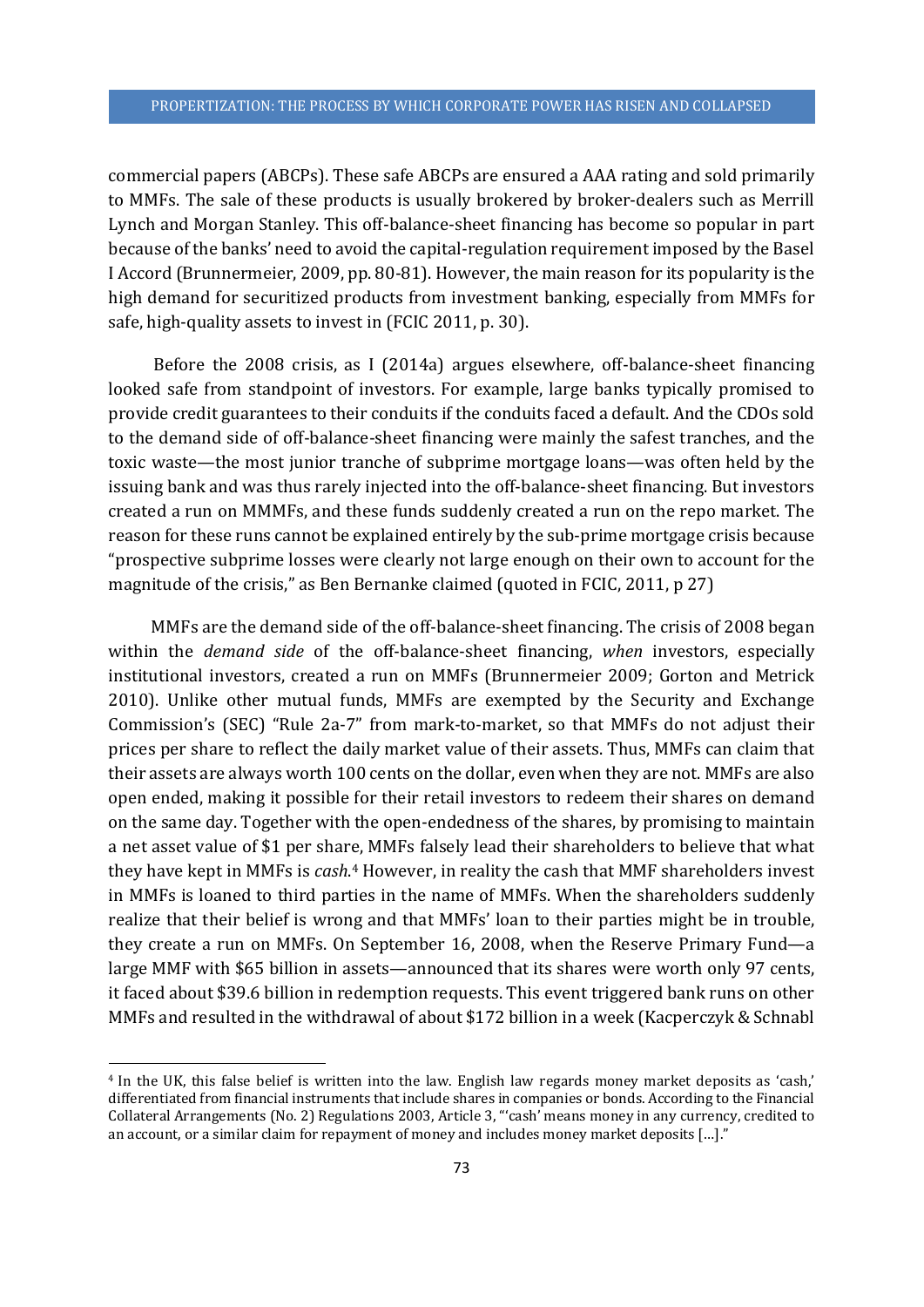#### PROPERTIZATION: THE PROCESS BY WHICH CORPORATE POWER HAS RISEN AND COLLAPSED

2010, p. 41). MMFs were thus forced to sell their assets, such as commercial papers (CP) and certificates of deposits (CD), at fire-sale prices, creating a major liquidity crisis among the prime borrowers in the CP and CD markets. Such runs would have been much greater, and the U.S. financial system would have collapsed, had the U.S. Department of the Treasury not promised temporary deposit insurance covering the entire \$3.45 trillion worth of MMMFs on September 19.

MMFs also transmitted the crisis in the United States to Western Europe. At that time, MMFs in the US invested massively in European banks, especially in certificates of deposits issued by the banks. Interestingly, the large part of these purchase by MMFs started after August 2007 because they wanted to find safer investment in order to be away from the subprime mortgage crisis of 2007. In September 2008 when MMFs sold commercial paper and certificates of deposits at fire-sale prices, a major liquidity crisis among European banks was created (Baba, Robert, & Ramaswamy 2009). This private-banking crisis of European banks became a sovereign-debt crisis when European states provided bailout packages to the banks.

The above-mentioned double-ownership scheme of MMF shares is almost the same as that of commercial banks. In commercial banking, one amount of cash deposits creates two cash balances of the same amount, one for depositors and the other for a commercial bank. This double-ownership scheme has historically created financial crises, exposing a community to a new type of risk like the risk in a "pass the parcel" game, in which "the loser is the one holding the parcel when the music stops" (Kim 2011). When depositors in commercial banks suddenly realize that the banks' loans to third parties are in trouble, they create a run on the banks in order not to be the loser. A similar form of bank run happened with MMFs in 2008. This run happened because the creditor-like shareholders had a property right, the right to withdraw funds at any time on demand. When the shareholders run on MMFs in order not to be the loser, they shift the risk to others and create the risk of financial collapse. In this sense, as Gorton and Metrick  $(2011, p. 2)$  argue, the crisis of  $2008$ is analogous to the banking panics of the 19<sup>th</sup> century that happened because of bank runs in the demand deposits of commercial banks.

MMFs also expanded the crisis by contributing to the creation of another propertization, a repo. A repo consists of two sales transactions in which the seller (in our example, a broker-dealer) sells an asset to the buyer (in our example, MMFs) with a promise to repurchase the same asset at a higher price in the future. A repo is in its economic substance a secured loan in which a debtor pledges some asset as collateral for the loan. The selling price of the asset becomes the amount of the loan, and the difference between the selling price and the repurchased price becomes interest. In 2008, MMFs made a run on repo markets. This run and the resultant collapse of repo markets were a major event that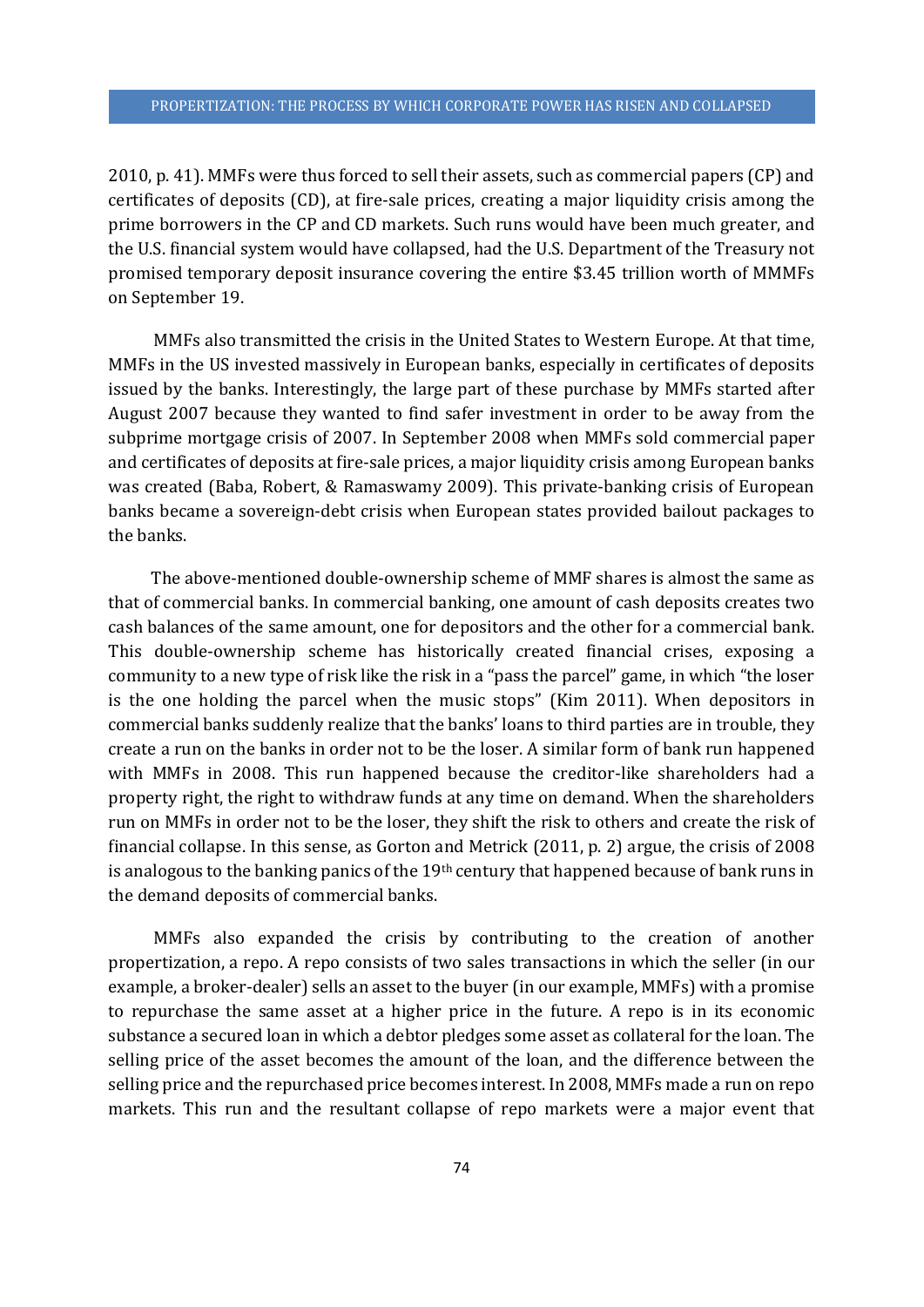generated a systemic crisis (Gorton and Metrick 2010). MMFs could make these runs because their investment in repo markets was, as shall be seen, propertized.

Interestingly, this propertization of repos was demanded by MMFs. The Investment Company Act restricted mutual fund investment in entities engaged in securities-related businesses, because a mutual fund can be exposed to the risks of the business. This restriction should have been applied to repos when a broker-dealer is counterparty, because MMFs' investment in repos is in economic substance a loan and MMFs are therefore exposed to the risk of the loan. But the US SEC made an exception for repos to satisfy MMFs' investment demand. The SEC did so by regarding repos as a "purchase" of securities rather than a "debt" of the broker‐dealer *when the purchase satisfies certain conditions* (Kaplowitz 2014, pp. 122-3). These conditions include: (1) the legal ownership of the collaterals should be completely transferred to MMFs; and (2) MMFs should be excluded from the Chapter 11 bankruptcy process and be permitted to withdraw their investment when the seller of a repo goes bankrupt (Kaplowitz 2014, pp. 122-3).

As shall be seen below, if an investment satisfies these two conditions, an investor (a creditor) is granted property rights that other simple creditors do not enjoy. It is a scheme of propertization. Repos can satisfy those two conditions because they are structured as a sale, even though they are in economic substance a secured loan. Unlike a secured loan, however, a repo satisfies the above condition (1). Because a repo takes the form of a sale, the ownership of collateral is *transferred* from a debtor (a seller) to a creditor (a buyer, MMFs in our case) in repo contracts. This transfer does not occur in a secure-loan contract. In a secure-loan contract, a debtor retains property rights in the collateral, and a creditor has a right to possess the collateral or to sell it only after the debtor breaches a payment obligation. In contrast, the creditor in a repo has complete power and the right to possess and sell the collateral because the ownership of collateral is completely transferred to the creditor (in our case, an MMF). The creditor (buyer) is only obliged to replace the collateral with an equivalent security by the date of the repurchase contract.

A single piece of collateral is often used to effect settlement in a number of repo contracts on the same day. This further use of collateral is called rehypothecation. Through rehypothecation, for example, a broker-dealer can leverage her initial capital twenty times in the repo market (Gorton and Metrick 2010; Singh and Aitken 2010). Before their bankruptcies, Bear Stearns and Lehman Brothers had leverage ratios of over 30:1 (Duffie 2010, 61). Money is created here as in commercial banks' demand deposits. As mentioned, the selling price of collateral is the amount of the loan that is delivered to the debtor of a repo. The debtor enjoys the ownership of the loan and uses its present availability. But at the same time, its creditor takes the ownership of the collateral and uses it for other contracts. It is money creation because the creditor does not loan any money to a debtor from the perspective of the creditor, even though the debtor borrows and uses the money. This money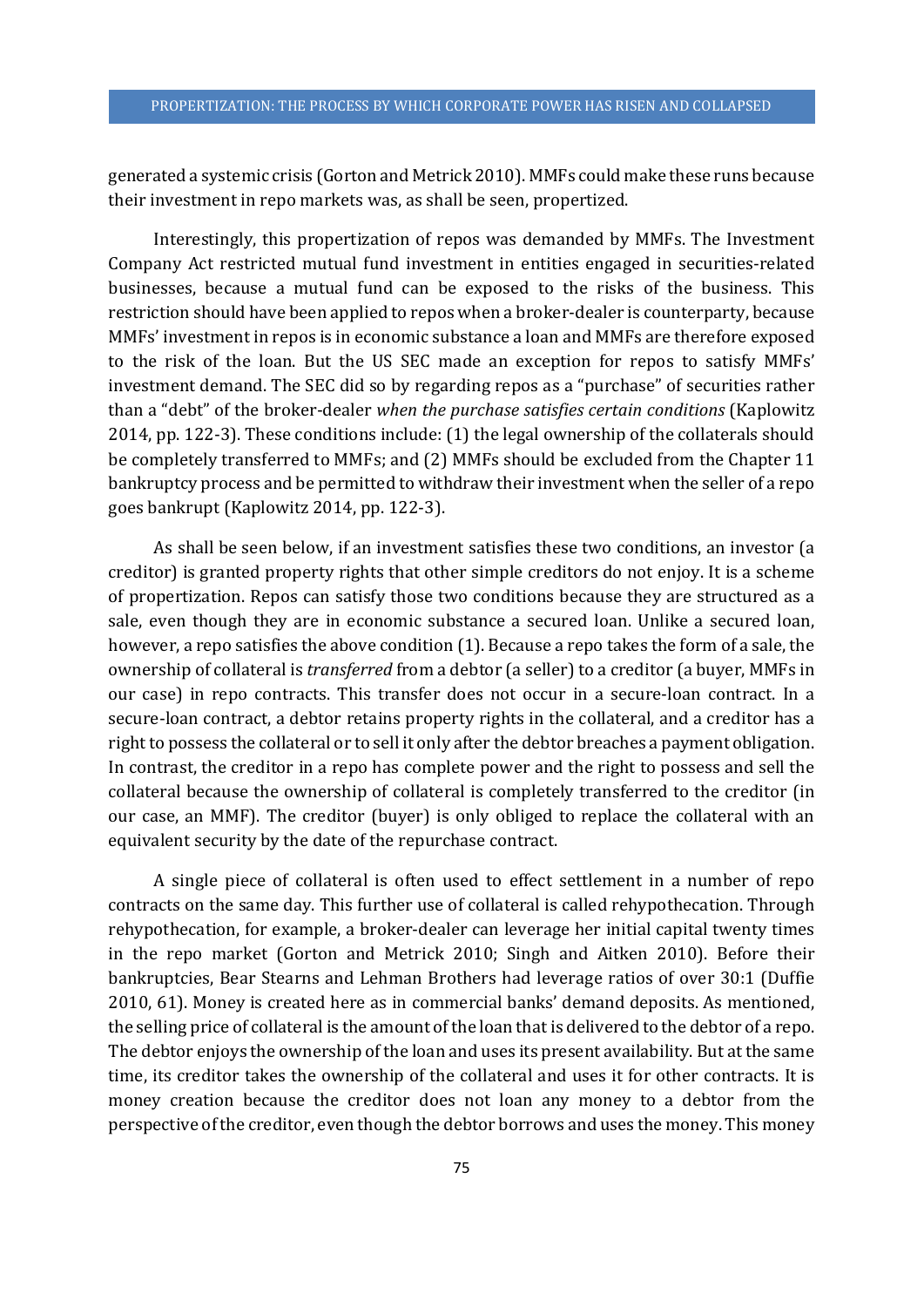creation happens because repos are a scheme of propertization, that is, because the creditors of repos are granted property rights on collaterals.

Conditions  $(1)$  and  $(2)$  grant a repo buyer the property right to freely withdraw their investment when the seller goes bankrupt. Because repos are loan contracts in their economic substance, they should have been subject to the Chapter 11 bankruptcy process. This bankruptcy process is designed to distribute the assets of a bankrupt debtor as fairly as possible among the creditors. The process includes an automatic stay, which prevents creditors from collecting a debtor's assets before a court assesses both the value of the debtor's assets and the full extent of creditors' claims. The process also voids any recent payments made by the firm, because payments made just prior to bankruptcy can favour one creditor over others. This procedure is called avoidance. Thus, collateral posted against a derivative contract during the ninety days before declaring bankruptcy is subject to avoidance. A repo, however, is excluded from the Chapter 11 bankruptcy process and is thus not subject to the requirements of an automatic stay and avoidance because repos legally take the form of a sale contract. This way, creditors can quickly withdraw the contract by selling collaterals before their prices collapse, even when a debtor goes bankrupt. This advantage of repos has been criticized for giving creditors of repos an unfair privilege because other creditors cannot withdraw their loans until after a court decision. This privilege is a property right—the right of property owners to withdraw their money and finalize a contract regardless of the agreement and consensus between parties, including creditors and the court.

This propertization, which grants the creditors of repos property rights, has led to the boom of the repo market over the last few decades. Even though there is no official data, the US repo market exceeded \$10 trillion in mid-2008 (Gorton and Metrick 2010). In December 2008, MMFs alone held \$552 billion in repos (Gorton and Metrick 2011, p. 8). But a run on repo markets occurred in 2008 because the creditors of repos (in our case, MMFs) could enjoy the property right of withdrawing their investment quickly when debtors go bankrupt, while other creditors have to wait until a court makes its decision.

To sum up, a repo is a propertization of contractual claims. Even though the buyers in repos are in their economic substance merely creditors having rights *in personam*, they can also enjoy rights *in rem* because the repo is disguisedly structured as a sale: the law considers a buyer of a repo (the creditor) to have rights *in rem* on collateral. This propertization grants the privileged finality of money, in whose image the concept of property was created, to a creditor-debtor contract, and by doing so the creditors of repos finalize their creditor-debtor contracts freely without the above-mentioned intervention of bankruptcy courts.

Propertization in repos would not have been possible without political support from Congress. In 1982, a US bankruptcy court in *In re Lombard*-*Wall* ruled that a repo is a secured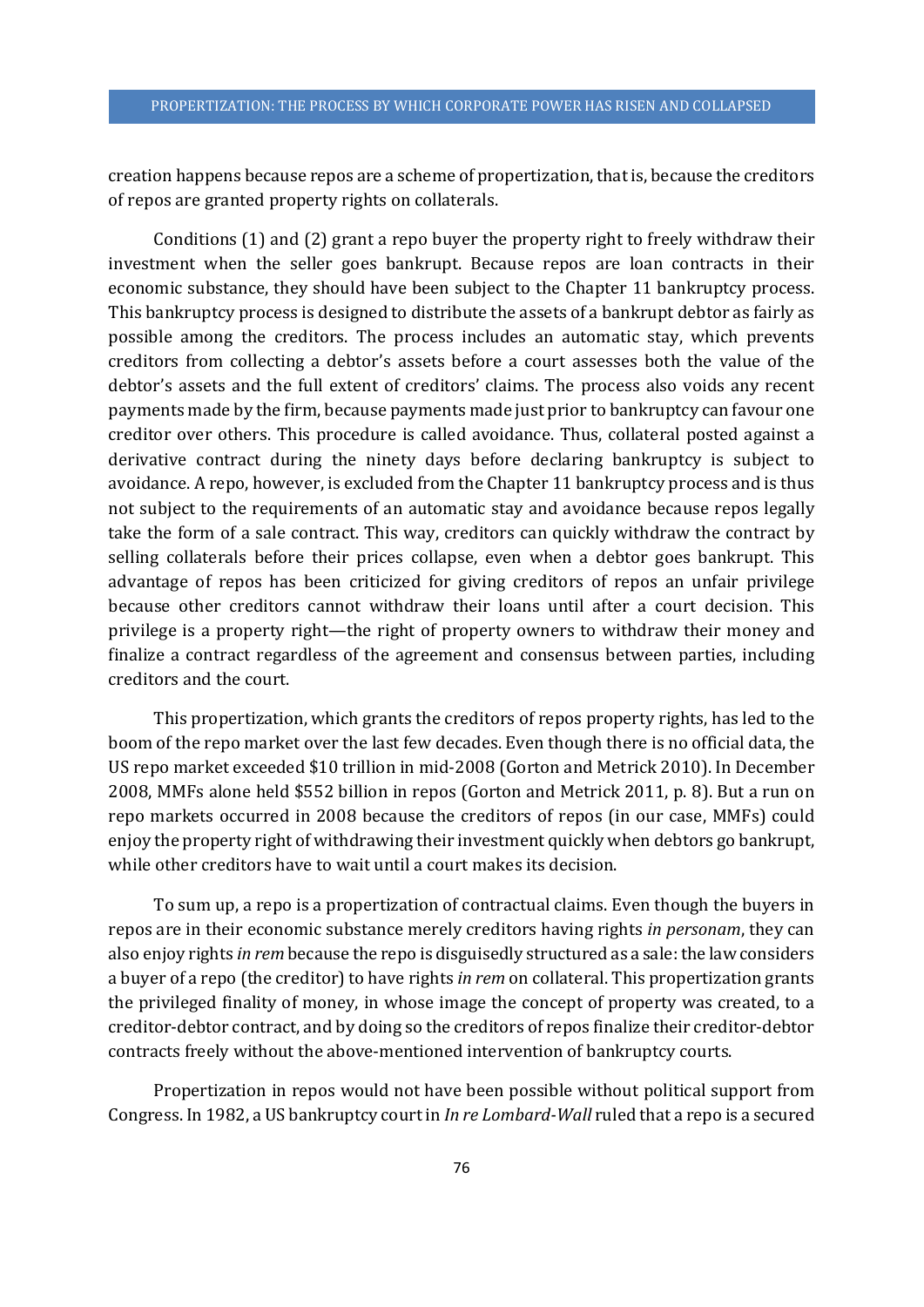loan and ordered the buyer (creditor) of a repo to turn over the collateral to the seller. This court decision made collateral posted for a repo subject to the requirement of an automatic stay during the bankruptcy process. This decision aimed to defeat the artful self-serving attempts by lawyers and financiers to make loan transactions look like sale transactions in order to avoid the bankruptcy process (Schroeder 1996). But this court's decision so distressed the government, the Federal Reserve, and the financial community, which feared that it would impair repo markets, that Congress attempted to override it in 1984 by amending the Bankruptcy Code and exempting repos from the bankruptcy process (Schroeder 1996, p. 1011). Since then, when the courts have considered the nature of repos for bankruptcy purposes, they have determined them to be sales, and to support this decision they have prioritized the form of the contracts over their substance.<sup>5</sup> This prioritization differs from the early decisions of the courts in *United States* v. *Drickson* (1979) and *SEC* v. *Miller* (1980), which considered the economic substance of the contract when they addressed the nature of repos. But US courts still consider the economic substance of the contract when they have to deal with the issue of the taxability of the interest income received by the creditors of repos. For example, the United States Supreme Court, in *Nebraska Department of Revenue v. Loewenstein* (1994), justified government taxation of interest income by declaring that "It does not matter that the Trusts and Seller-Borrower characterize the repos as sales and repurchases, since the substance and economic realities of the transactions show that the Trusts receive interest on cash they have lent to the Seller-Borrower." It would be interesting to research what happened when Congress attempted to override the legal reasoning made in *In re Lombard*–*Wall*. A detailed story of the relationship between MMFs, the SEC, the Federal Reserve, the government, and other institutional investors at that time would improve our understanding of the political economy of finance and law. 

## **Conclusion**

The use of the finality of money in the Roman Republic and Empire was a substitute for an old solution to debt crises. Previously, in Babylonian, Sumerian, and other ancient civilizations, consumer debts, which ordinary people owed to tax farmers, were cancelled without the use of money. They were simply cancelled by the emperor in a periodic "redemption" or "year of jubilation." The difference from this old solution was that money allowed the Romans to solve debt crises even when creditors were still repaid—that is, even when creditors' rights were still guaranteed. As Graeber (2011) demonstrates, coinage ultimately could not solve Roman debt crises. The supply of coinage based on the imperial option only mitigated crises temporally. Thus, by the end of the Roman period, most people in the countryside had become debt peons to rich landlords (Graeber 2011, 232). Since the

<sup>5</sup> For example, see *Cohen* v. *Army Moral Support Fund*, 67 B.R. at 598.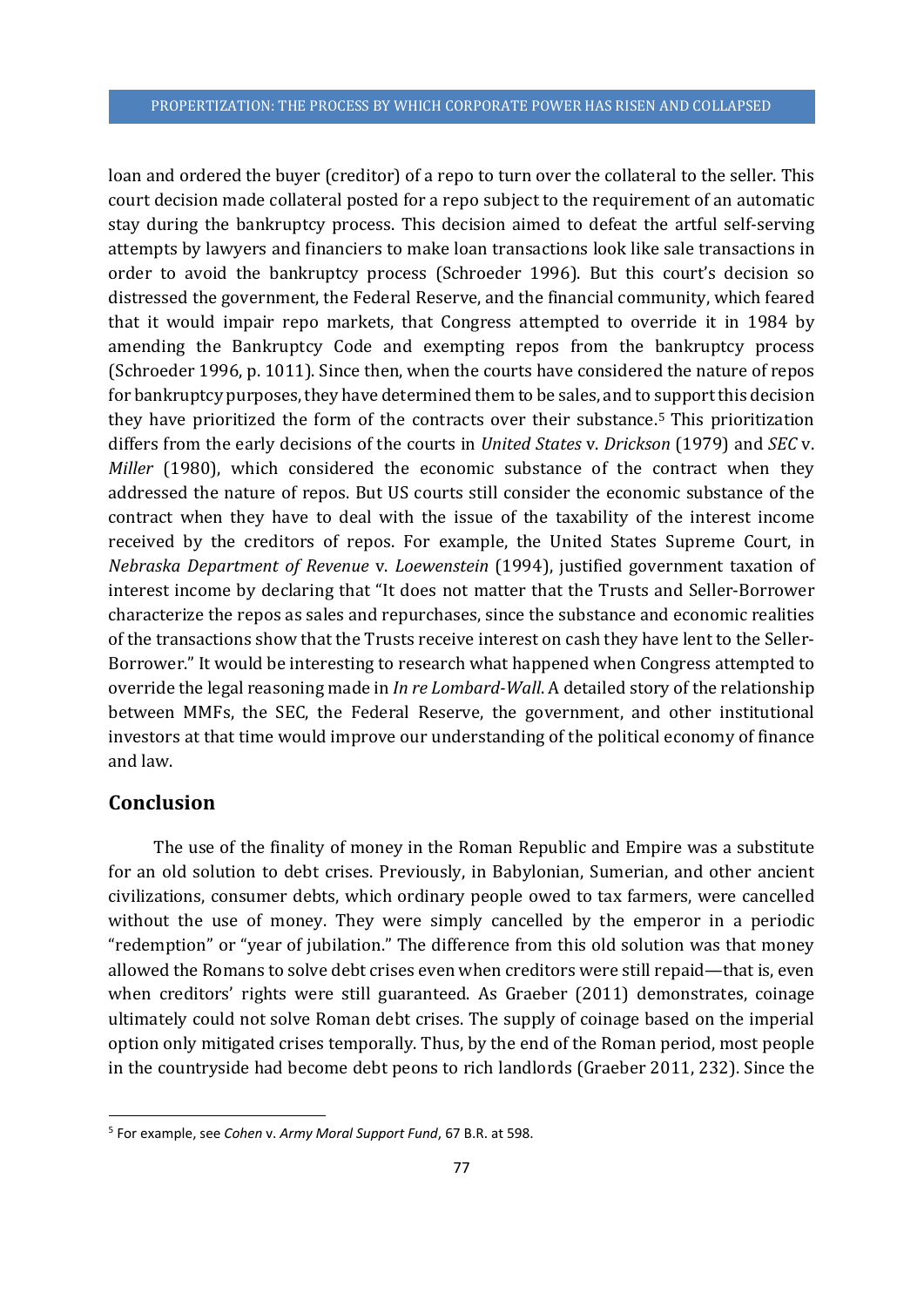#### PROPERTIZATION: THE PROCESS BY WHICH CORPORATE POWER HAS RISEN AND COLLAPSED

financial crisis of 2008, enormous amounts of money have been created in order to bail out private banks and boost the money economy. However, if what has been true historically is true today, the creation and injection of money is not the real solution. It will merely postpone the bursting of the capitalist economy. A real solution would be the cancelation of the debt of individuals without using money.

Modern times began when natural-rights theorists resettled the concept of absolute property rights on the basis of Roman law around the seventeenth century. Its example was John Locke's natural-right theory of property that provided the ideological foundation for the Glorious Revolution. For him, property rights are absolute in the sense that they exist prior to the establishment of social institutions or an agreement with other people (Please see Kim 2014a, pp. 327-8). The current legal practice of fitting certain economic transactions into two different legal categories, property or contract, is definitely of Roman heritage. In this sense, our times are an extension of Roman times, but with an important difference: we freely propertize contractual rights by granting the privileges of property rights to creditors. That is, financiers are granted rights *in rem* over credit claims and thereby create a hybrid of property and contract. I argued that this propertized, hybrid ownership scheme constitutes the essence of MMF shares and the cause for the current global financial crisis.

I conclude this paper by commenting on a possible reform policy of the current financial system from a new perspective. This comment is brief and incomplete, but it offers a direction for future research. The current discourse focuses on how to externally regulate the greedy and ill-behaved finance sector by adding more regulatory schemes and governmental intervention. This paper implies that we should reform company law or the structure of the law if we want to reform finance in a more fundamental way. One reform policy would be to prohibit any propertization of contractual rights, that is, to prevent all financial investors from enjoying both legal rights simultaneously. In the same vein, Ireland (2010) offers a radical reform policy to correct corporate irresponsibility. He argues that the policy should strictly divide creditors' rights from property rights, that is, decouple limited liability from control rights. The same reform policy can be applied to MMF reform. MMF shareholders are merely functionless creditors with limited responsibility. The reform would involve no longer granting them property rights in their shares, that is, to abolish the redemption rights of MMF shareholders at par.

Our discussion allows us to rethink the concept of property rights (rights *in rem*). Property rights are, as mentioned, a metaphysical fiction. If so, the property rights of MMF shareholders are a legal fiction as well. MMF shareholders enjoy the property right of being able to redeem their shares at any time on demand at par. We saw that this right leads MMF shareholders to enjoy enhanced property rights, to shift a risk to others, and eventually to cause a systemic instability of finance that negatively affects an indefinite class of persons.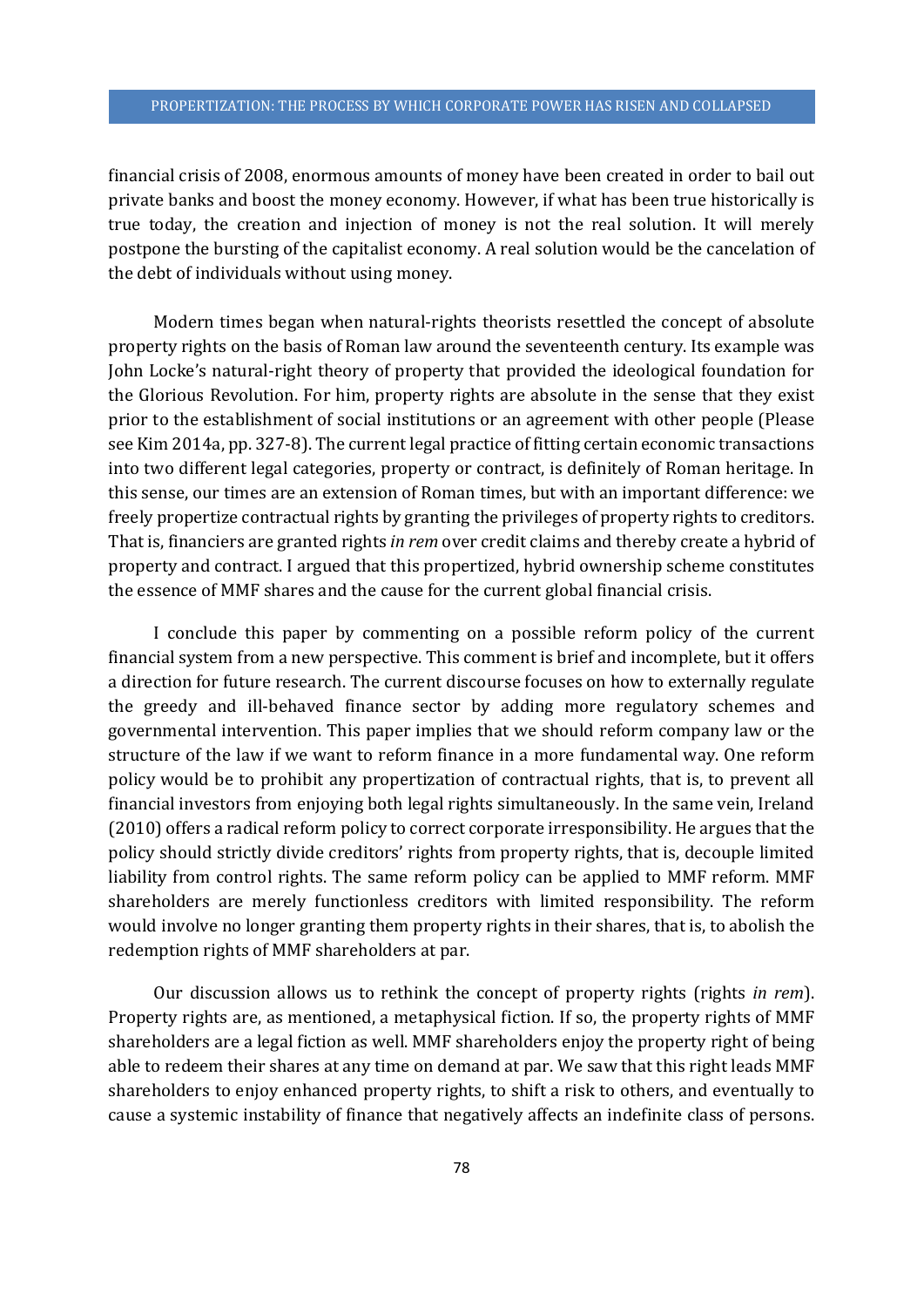This situation opens a question: why should the law support these metaphysically fictional rights that privilege a small group of persons and affect the world negatively?

For centuries, social scientists have debated the legitimacy of property rights. Some have considered property rights to be natural and inviolable, and have argued that they should therefore be protected by the state. Following this line of reasoning, property rights have been established at law. Others have maintained that property rights are created by an agreement between people and can thus be redistributed, regulated, or re-contracted through another agreement or by the state for the purpose of the wellbeing of society. This paper attempts to contribute to the rediscovery of this classical discussion of property rights as something directly relevant to the current global crisis, as something central to our understanding the cause of and solution to the crisis.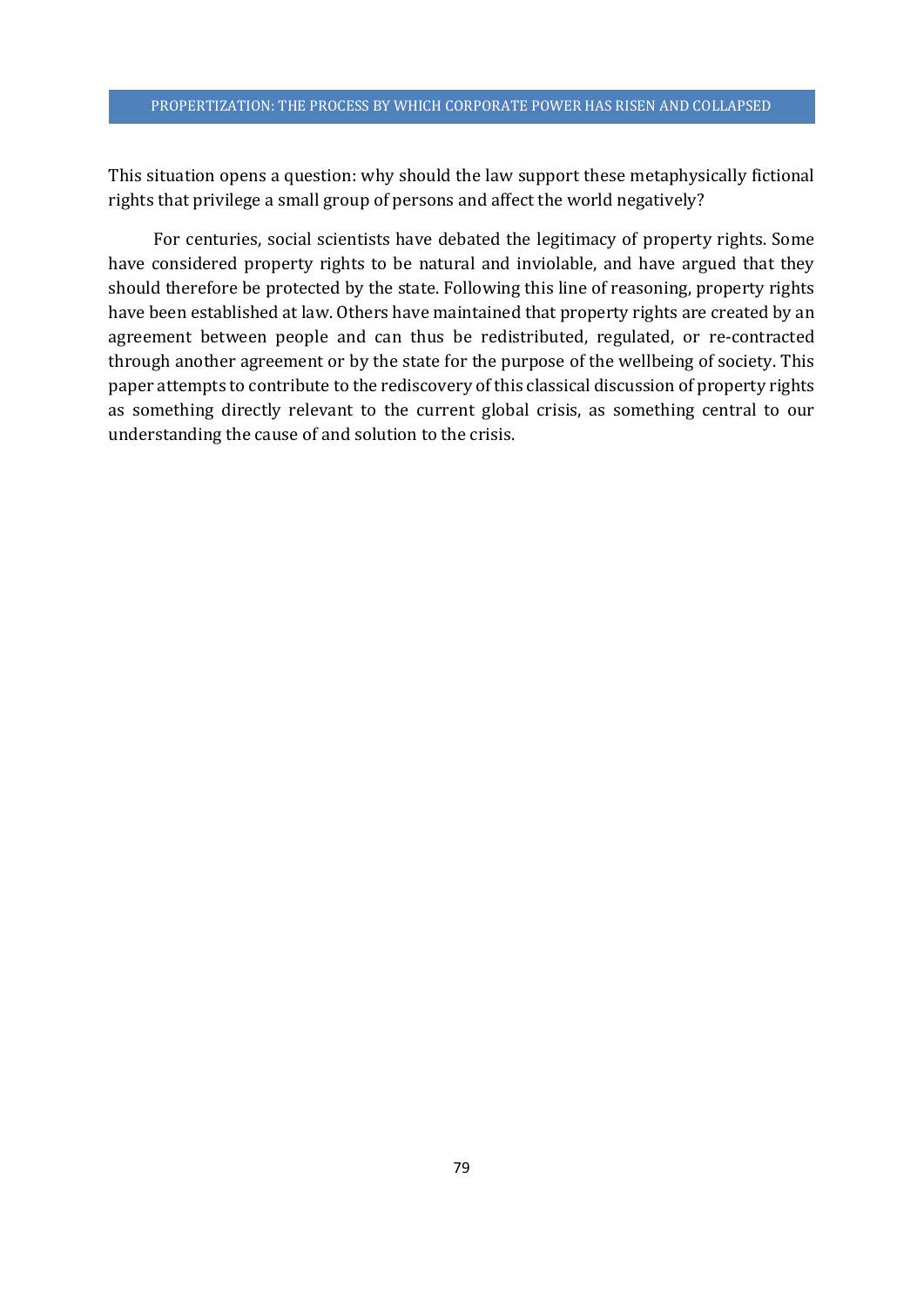#### **References**

- Baba, N., M. N. Robert and S. Ramaswamy. 2009. US dollar money market funds and non-US banks, *BIS Quarterly Review*, 65‐81.
- Boaz, D. 2006. Political Governance vs. Croporate Governance, *Cato Institute*, https://www.cato.org/blog/political‐governance‐vs‐corporate‐governance, accessed on July 22, 2018.
- Brunnermeier, M. K. 2009. Deciphering the Liquidity and Credit Crunch 2007–2008. *Journal of Economic Perspectives*, vol. 23, no. 1, 77–100.
- Crawford, M. 1970. Money and Exchange in the Roman World, *Journal of Roman Studies*, vol. 60, 40‐48.
- Davies, P. 1997. Gower's Principles of Modern Company Law (6<sup>th</sup> ed.). London: Sweet & Maxwell.
- de Roover, R. 1974. *Business, Banking, and Economic Thought in Late Medieval and Early Modern Europe.* Chicago: University of Chicago Press.
- Duffie, D. 2010. The Failure Mechanics of Dealer Banks, *Journal of Economic Perspectives*, vol. 24, no. 1, 51-72.
- The Financial Collateral Arrangements (No.2) Regulations. 2003.

http://ec.europa.eu/internal\_market/finances/docs/actionplan/transposition/uk/ d7.1‐ml‐uk.pdf 

Financial Crisis Inquiry Commission (FCIC). 2011. *The Financial Crisis Inquiry Report*. 

- Fink, M. P. 2014. The Historical Rationale for US Money Market Funds In Money Market Funds *in the EU and the US: Regulation and Practice*, edited by Viktoria Baklanova and Joseph Tanega, Oxford University Press.
- Gorton, G. and A. Metrick. 2010. Regulating the Shadow Banking System, *Brookings Papers on Economic Activity*, 261‐312.
- ———. 2011. Securitized banking and the run on repo, *Journal of Financial Economics*, vol. 104, no. 3, 425-451.

Graeber, D. 2011. *Debt: The First 5,000 Years*. Brooklyn, New York: Melville House Publishing.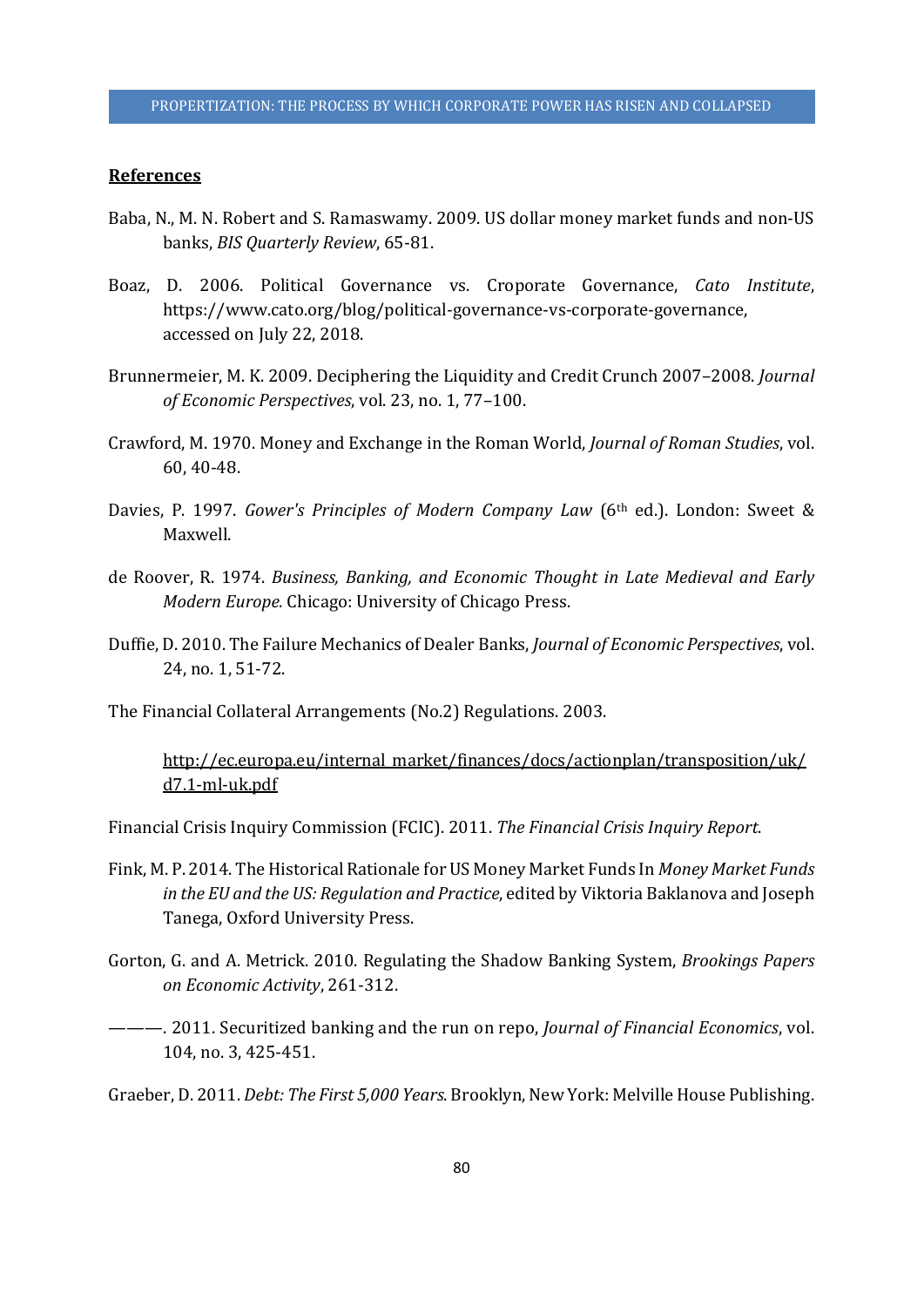- Hohfeld, W. N. 1917. Fundamental Legal Conceptions as Applied in Judicial Reasoning, *Yale Law Journal*, vol. 26, no. 8, 710-770.
- Huerta de Soto, J. 2009. *Money, Bank Credit, and Economic Cycles*. Auburn, Alabama: Ludwig von Mises Institute.
- Ireland, P. 1999. Company Law and the Myth of Shareholder Ownership, *The Modern Law Review*, vol. 62, no. 1, 32-57.
- ———. 2003. Property and Contract in Contemporary Corporate Theory, *Legal Studies*, 453-509.
- ———. 2010. Limited liability, shareholder rights and the problem of corporate rresponsibility, *Cambridge Journal of Economics*, vol. 34, no. 5, 837‐856.
- Kacperczyk, M. and P. Schnabl. 2010. When Safe Proved Risky: commercial Paper during the Financial Crisis of 2007‐2009, *Journal of Economic Perspectives*, vol. 24, no. 1, 29‐50.
- Kaplowitz, B. 2014. Regulation of US Money Market Mutual Funds In *Money Market Funds in the EU and the US: Regulation and Practice*, edited by Viktoria Baklanova and Joseph Tanega, Oxford University Press.
- Kim, J. 2011. How Modern Banking Originated: The London Goldsmith-Bankers' Institutionalisation of Trust, *Business History*, vol. 53, no. 6, 939-959.
- ———. 2014a. Identity and the Hybridity of Modern Finance: How a Specifically Modern Concept of the Self Underlies the Modern Ownership of Property, Trusts and Finance, *The Cambridge Journal of Economics*, vol. 38, no. 2, 425‐446.
- ———. 2014b. Money is Rights *in rem*: A Note on the Nature of Money, *Journal of Economic Issues.*
- Lobban, M. 1996. Nineteenth Century Frauds in Company Formation: Derry v Peek in Context, *Law Quaterly Review, vol.* 112, 287-334.
- Merrill, Thomas W. and Henry E. Smith. 2001. What Happened to Property in Law and Economics?, *Yale Law Journal*, vol. 111, 357‐398.
- Murse, T. 2018. Do Members of Congress Ever Lose Re-election? Why Incumbent Members of the House of Representatives Almost Always Win. *ToughtCo*. https://www.thoughtco.com/do‐congressmen‐ever‐lose‐re‐election‐3367511, accessed on July 22, 2018.